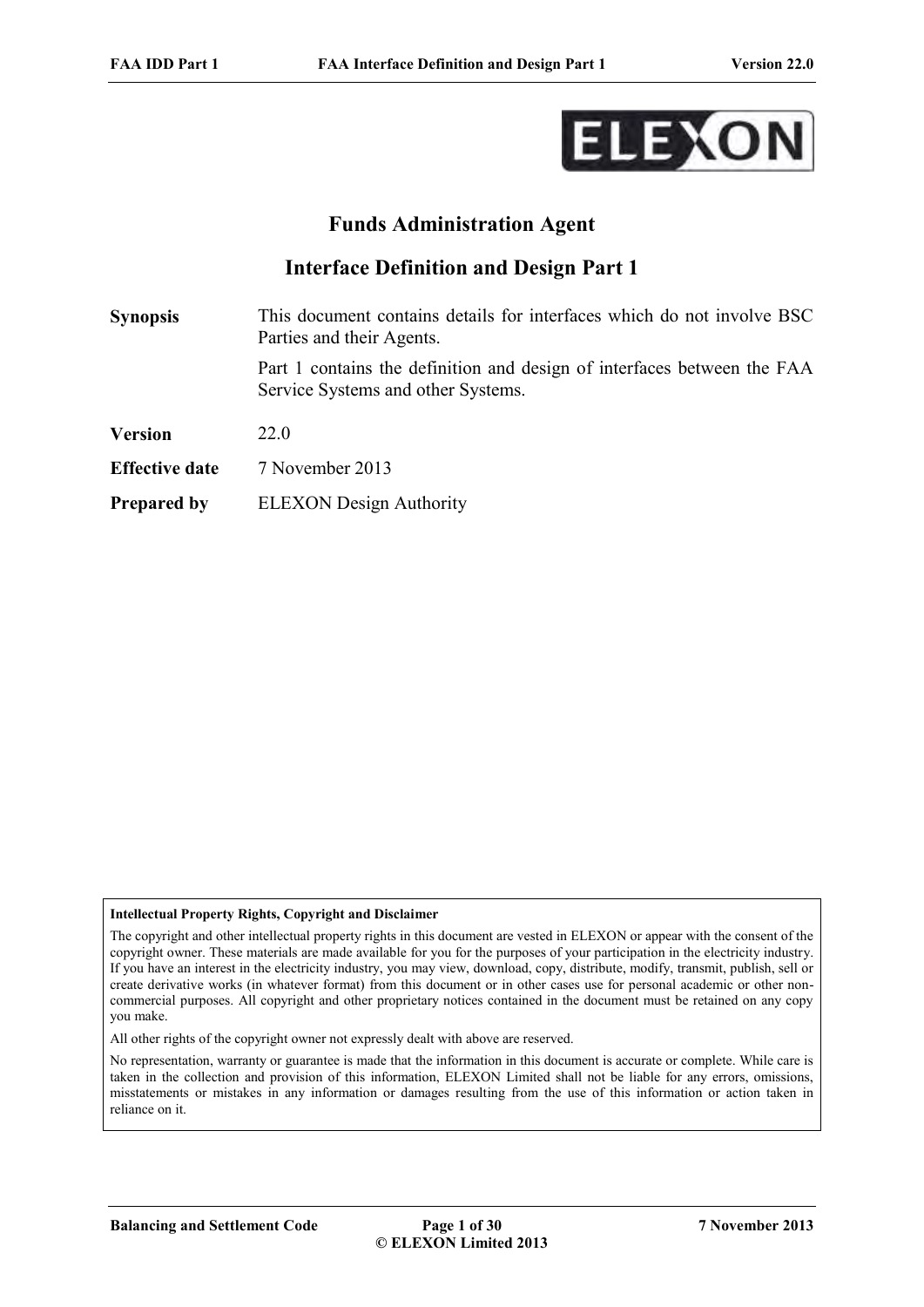# **DOCUMENT CONTROL**

| Date             | <b>Version</b> | <b>Details of Change</b>                                          | <b>Mods/Panel/Committee Refs</b> |
|------------------|----------------|-------------------------------------------------------------------|----------------------------------|
| 06 November 2008 | 20.0           | Implementation of P214                                            | Panel                            |
| 23 February 2012 | 21.0           | February 2012 Release, CP1352<br>(Document modified and rebadged) | ISG129/02                        |
| 7 November 2013  | 22.0           | November 2013 Release, CP1399                                     | ISG149/04                        |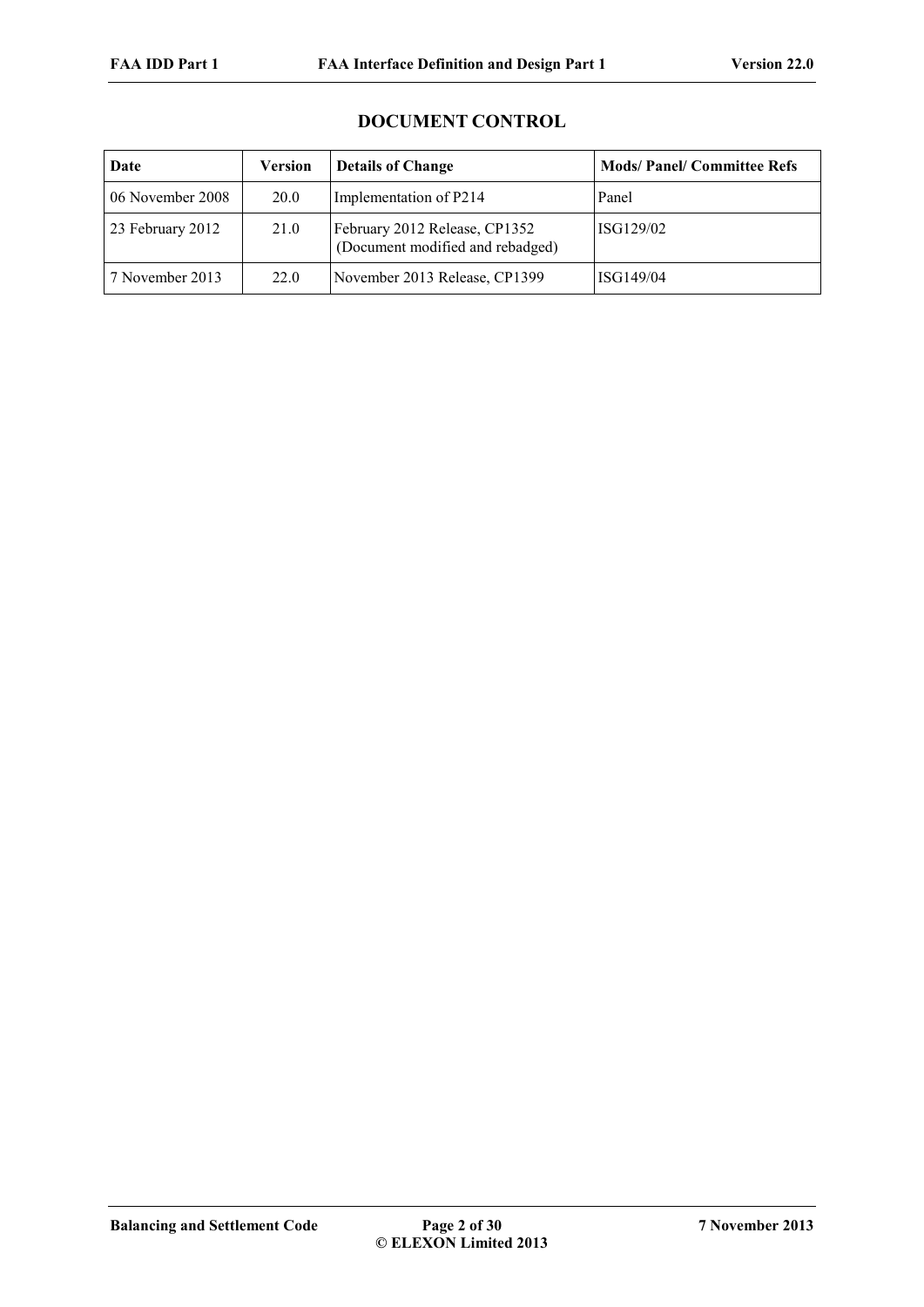# **TABLE OF CONTENTS**

| $\mathbf{1}$ |        |  |
|--------------|--------|--|
|              | 1.1    |  |
|              | 1.1.1  |  |
|              | 1.2    |  |
|              | 1.2.1  |  |
|              | 1.2.2  |  |
|              | 1.3    |  |
|              | 14     |  |
|              | 1.4.1  |  |
|              | 1.4.2  |  |
|              | 1.5    |  |
| $\mathbf{2}$ |        |  |
| 3            |        |  |
|              | 31     |  |
|              | 3.2    |  |
|              | 3.3    |  |
|              | 3.3.1  |  |
|              | 3.3.2  |  |
|              | 3.3.3  |  |
|              | 3.3.4  |  |
|              | 3.3.5  |  |
|              | 3.3.6  |  |
|              | 3.3.7  |  |
|              | 3.3.8  |  |
|              | 3.3.9  |  |
|              | 3.3.10 |  |
|              | 3.3.11 |  |
|              | 3.3.12 |  |
|              | 3.3.13 |  |
|              | 3.3.14 |  |
|              | 3.4    |  |
|              | 3.4.1  |  |
|              | 3.4.2  |  |
|              | 3.4.3  |  |
|              | 3.4.4  |  |
|              | 3.4.5  |  |
|              | 3.4.6  |  |
|              | 3.4.7  |  |
|              | 3.4.8  |  |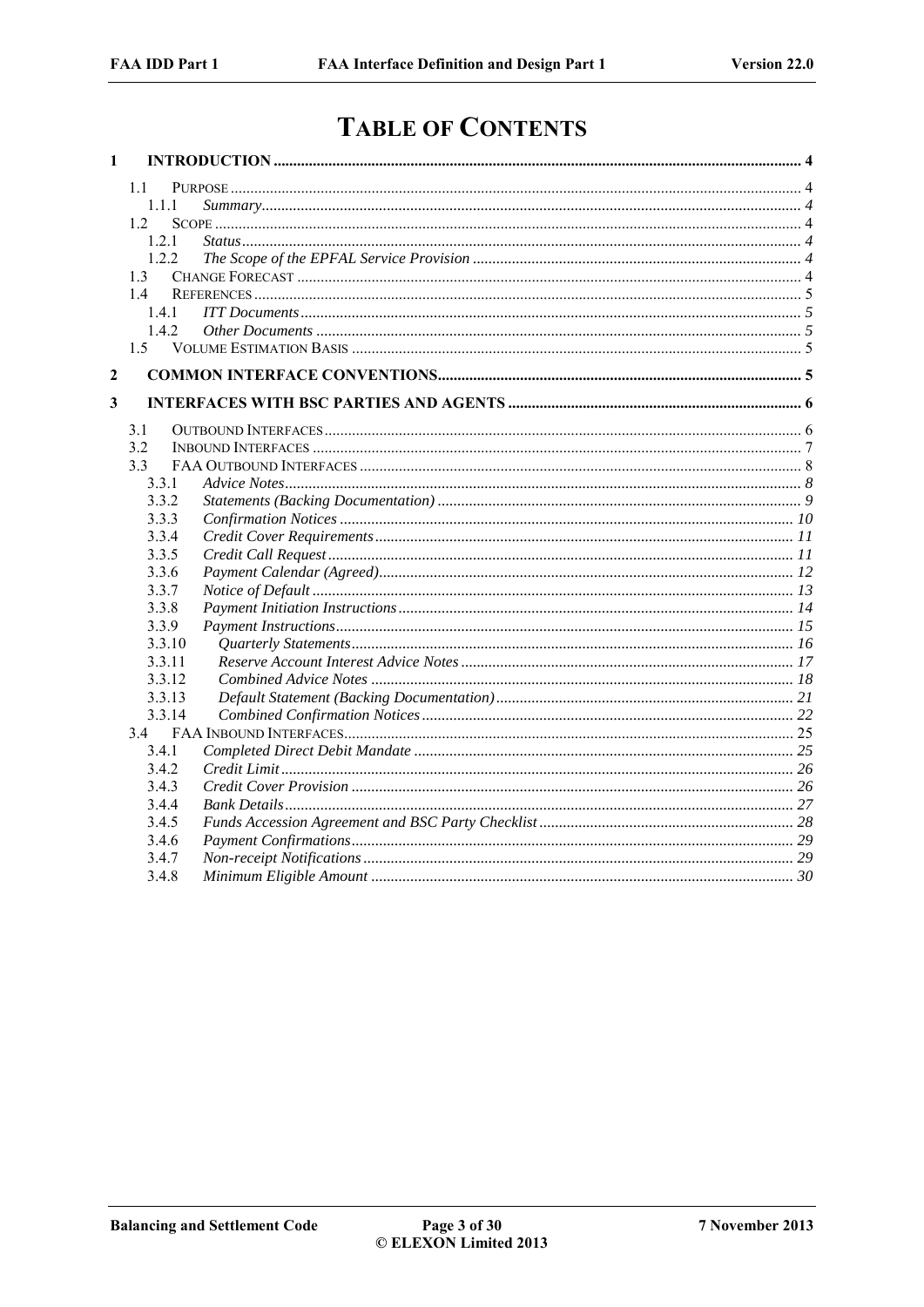# **1 Introduction**

# **1.1 Purpose**

### **1.1.1** *Summary*

This document is Part 1 of the Interface Definition and Design deliverable that the service provider, EPFAL, is committed to deliver to the customer, the central CVA Programme.

The scope of the Interface Definition and Design document is, for the FAA service system, the definition and design of all interfaces between the FAA Service System and other Systems.

The scope of Part 1 is limited to the definition and design of interfaces between the FAA Service System and the BSC Parties and their Agents.

### **1.2 Scope**

### **1.2.1** *Status*

This document replaces all previous drafts, taking into account the comments received on version 19 of this document.

This document is being prepared and approved in parallel time scales to the User Requirement Specifications (URS) for the EPFAL provided service. There is some overlap in the scope of these documents with regard to interface definition note that for a common revision level where there is an identified difference then it is this document which prevails.

### **1.2.2** *The Scope of the EPFAL Service Provision*

EPFAL is contracted to provide the Funds Administration service defined as package 4 within the RETA Information To Tender document.

## **1.3 Change Forecast**

This specification has been updated to reflect CVA Programme comments and is issued to be formally baselined.

This baseline specification will only be changed via formal change request processes.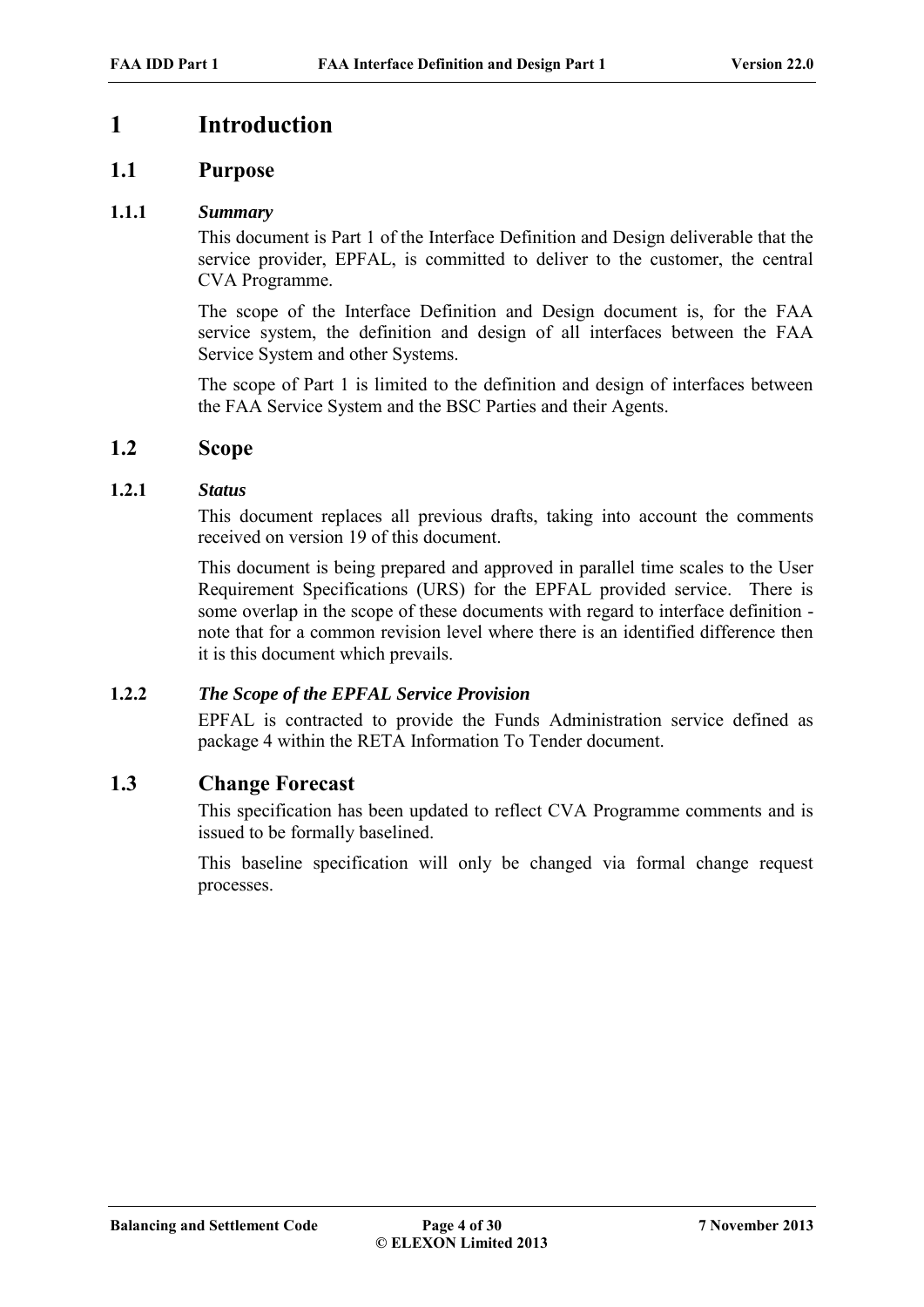# **1.4 References**

### **1.4.1** *ITT Documents*

| Service Description           | Service Description for the Funds Administration Agent                                                        |
|-------------------------------|---------------------------------------------------------------------------------------------------------------|
| <b>Business Process Model</b> | <b>BSC Business Model</b>                                                                                     |
| Schedule 3                    | Service Agreement Schedules: Other Services                                                                   |
| Schedule 4                    | Service Agreement Schedules - Technical Requirements                                                          |
| Schedule 5                    | Service Agreement Schedules - Technical Standards,<br>Quality Requirements and Health and Safety Requirements |

# **1.4.2** *Other Documents*

| FAA Interface and Definition and<br>Design Part 2 | Interface Definition for the FAA Service                                                         |
|---------------------------------------------------|--------------------------------------------------------------------------------------------------|
| <b>FAA URS</b>                                    | User Requirements Specification for the FAA role                                                 |
| <b>IDD</b> Part 1                                 | Interface Definition and Design, Part 1 – Interfaces with<br><b>BSC Parties and their Agents</b> |
| <b>IDD</b> Part 2                                 | Interface Definition and Design, Part 2 – Interfaces to other<br><b>Service Providers</b>        |
| <b>SAA User Requirement Specification</b>         | Settlement Administration Agent User Requirement<br>Specification                                |

# **1.5 Volume Estimation Basis**

The assumptions on which the 'Volumes' estimations have been based are detailed in the table below:

| Assumption                                 |     | Volumes |      |
|--------------------------------------------|-----|---------|------|
|                                            | Low | Average | High |
| Number of BSC Parties                      | 100 | 200     | 300  |
| Number of BSC Debtors (50% of BSC Parties) | 50  | 100     | 150  |
| Number paying by Direct Debit (Based on    | 30  | 60      | 90   |
| current percentage)                        |     |         |      |
| Number of BSC Creditors (50% of BSC        | 50  | 100     | 150  |
| Parties)                                   |     |         |      |

# **2 Common Interface Conventions**

Please refer to the Common Interface Conventions section in the NETA Interface Definition and Design Document Part 1.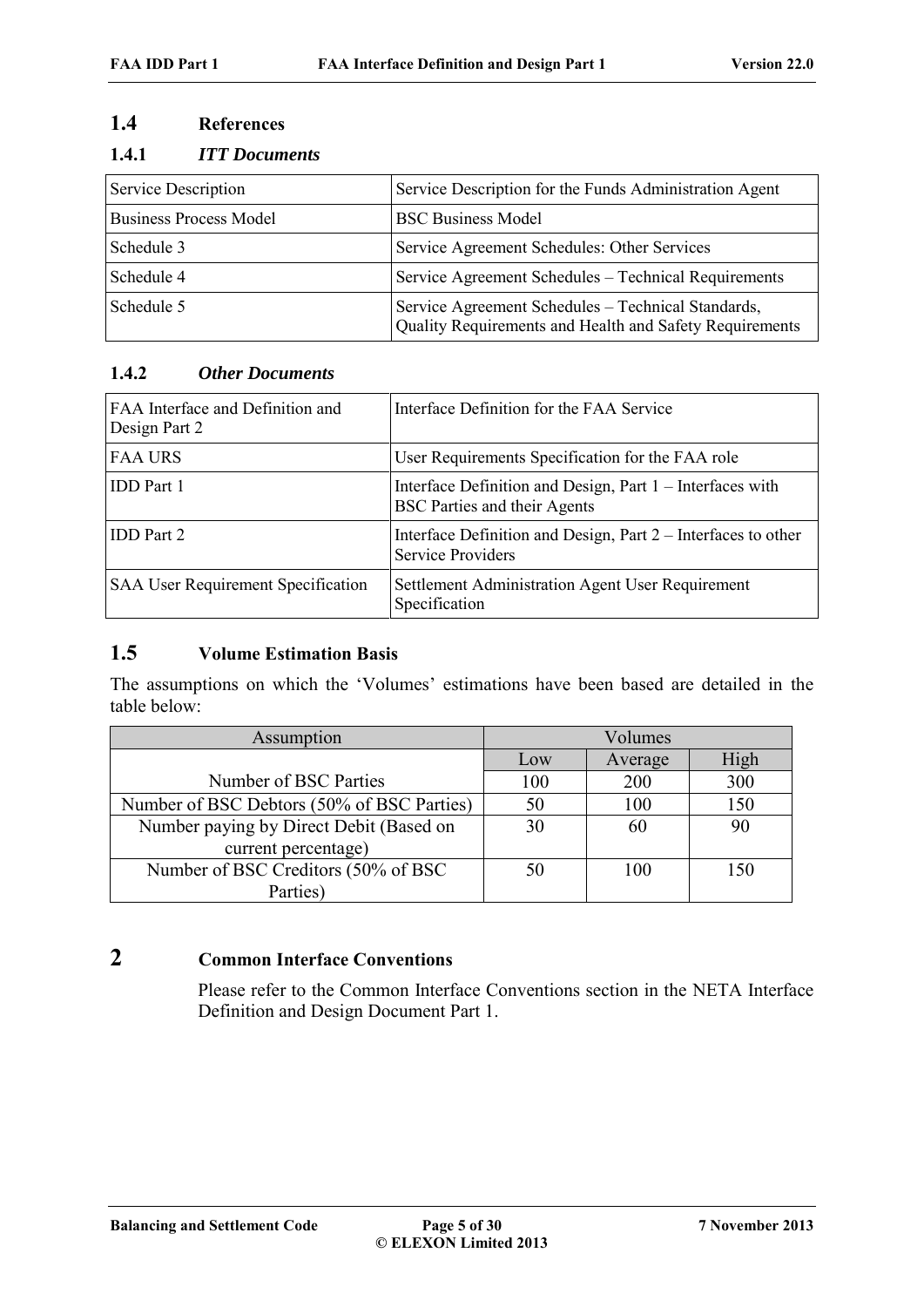# **3 Interfaces with BSC Parties and Agents**

# **3.1 Outbound Interfaces**

| Agent-Id        | <b>Name</b>                                  | Dirn | <b>User</b>            | <b>Type</b>                                                                                 |
|-----------------|----------------------------------------------|------|------------------------|---------------------------------------------------------------------------------------------|
| <b>FAA-I001</b> | <b>Advice Notes</b>                          | To   | <b>Payment Party</b>   | Manual and Hardcopy by post (retained for pre-P214 Payment Dates)                           |
| <b>FAA-I002</b> | Statement (Backing documentation)            | To   | <b>Payment Party</b>   | Manual, Electronic transfer by Email                                                        |
| <b>FAA-I003</b> | <b>Confirmation Notices</b>                  | To   | <b>BSC Party</b>       | Manual, Hardcopy by post (retained for pre-P214 Payment Dates)                              |
| <b>FAA-I004</b> | <b>Credit Cover Requirements</b>             | To   | <b>Payment Party</b>   | Manual, letter                                                                              |
| <b>FAA-I005</b> | Credit Call Request                          | To   | <b>Payment Party</b>   | Manual, letter                                                                              |
| <b>FAA-I006</b> | Payment Calendar (Agreed)                    | To   | <b>Payment Parties</b> | Manual, data file (csv)                                                                     |
| <b>FAA-I007</b> | Notice of Default                            | To   | <b>BSCCo</b>           | Manual, telephone by authorised personnel & confirmatory letter                             |
| <b>FAA-I008</b> | Payment Initiation Instructions              | To   | <b>Clearing Banks</b>  | Manually initiated electronic transfer of files via FAA CHAPS & Business<br>Master software |
| <b>FAA-I009</b> | <b>Payment Instructions</b>                  | To   | Collection<br>Account  | Manual, Fax with password security                                                          |
| <b>FAA-I010</b> | Quarterly Statements                         | To   | Excise                 | $H.M.$ Customs $\&$ Manual, hardcopy by post and data file                                  |
| <b>FAA-I010</b> | Quarterly Statements                         | To   | <b>Payment Parties</b> | Manual, hardcopy by post and data file                                                      |
| <b>FAA-I035</b> | Reserve Account Interest Advice Notes        | To   | <b>Payment Parties</b> | Manual, hardcopy by post                                                                    |
| <b>FAA-I038</b> | Combined Advice Notes                        | To   | <b>Payment Party</b>   | Manual, Electronic transfer by Email                                                        |
| <b>FAA-I039</b> | Default Statement (Backing<br>documentation) | To   | <b>Payment Party</b>   | Manual, Electronic transfer by Email                                                        |
| <b>FAA-I040</b> | <b>Combined Confirmation Notices</b>         | To   | <b>BSC Party</b>       | Manual, Electronic transfer by Email                                                        |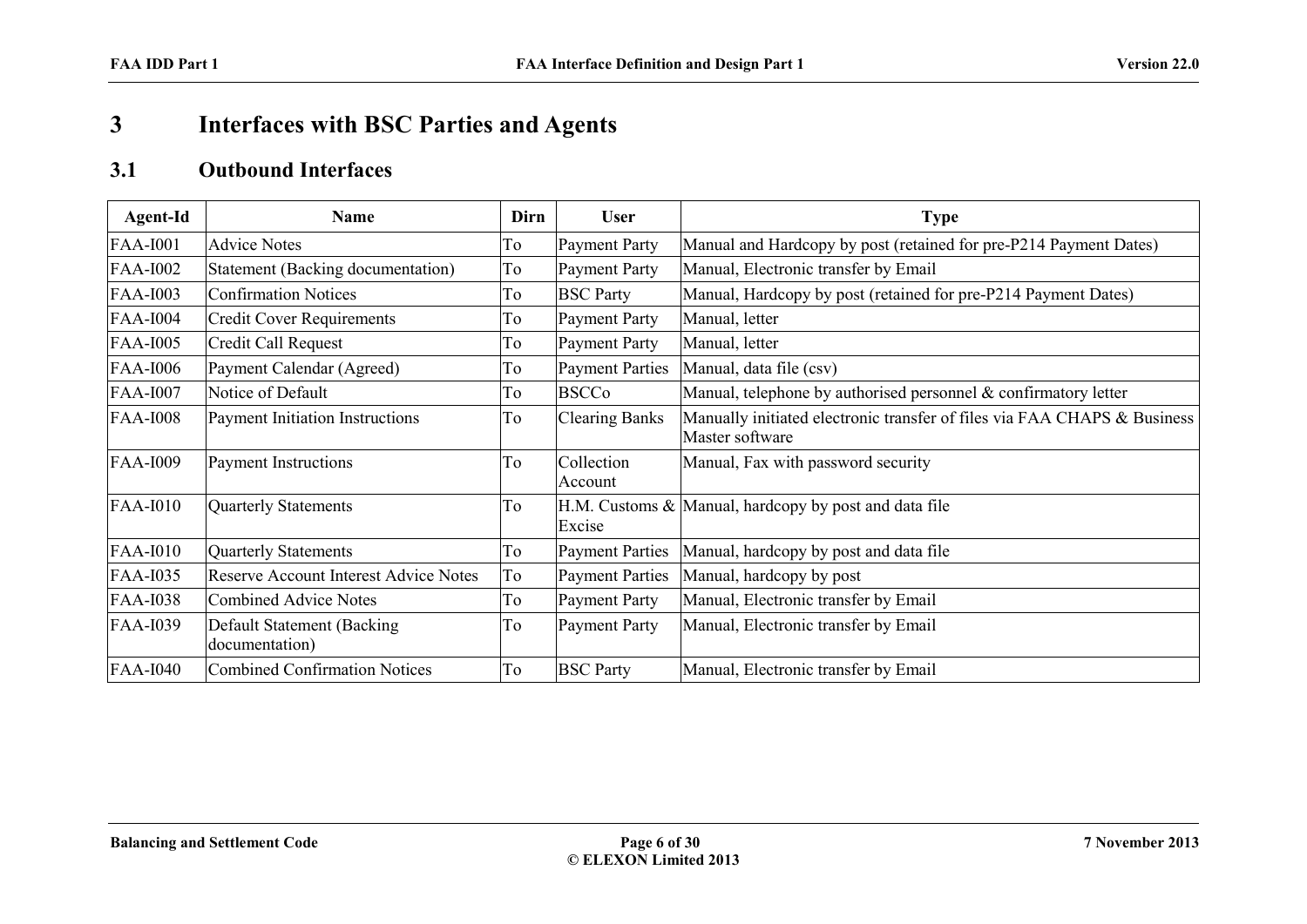# **3.2 Inbound Interfaces**

| Agent-Id        | <b>Name</b>                                         | Dirn | <b>User</b>      | Type                                                                                                       |
|-----------------|-----------------------------------------------------|------|------------------|------------------------------------------------------------------------------------------------------------|
| <b>FAA-I011</b> | Completed Direct Debit Mandate                      | From | <b>BSC</b> Party | Manual, Hardcopy by post                                                                                   |
| <b>FAA-I012</b> | Credit Limit                                        | From | <b>BSC</b> Party | Manual, letter                                                                                             |
| $FAA-I013$      | <b>Credit Cover Provision</b>                       | From | <b>BSC</b> Party | Manual, Letter of Credit by registered post or courier, Cash via<br>electronic bank transfer               |
| $FAA-I014$      | <b>Bank Details</b>                                 | From | <b>BSC</b> Party | Manual, letter or completed Funds Accession Agreement                                                      |
| FAA-I015        | Funds Accession Agreement & BSC<br>Party Check List | From | <b>BSC</b> Party | Manual, Hardcopy by post                                                                                   |
| $FAA-I016$      | Payment Confirmations                               | From |                  | Collection Banks Manual, telephone to authorised FAA personnel, confirmatory report<br>from CHAPS software |
| FAA-I017        | Non-receipt Notifications                           | From |                  | Collection Banks   Manual, telephone to authorised FAA personnel                                           |
| <b>FAA-I036</b> | Minimum Eligible Amount                             | From | <b>BSC Party</b> | Manual, fax, e mail                                                                                        |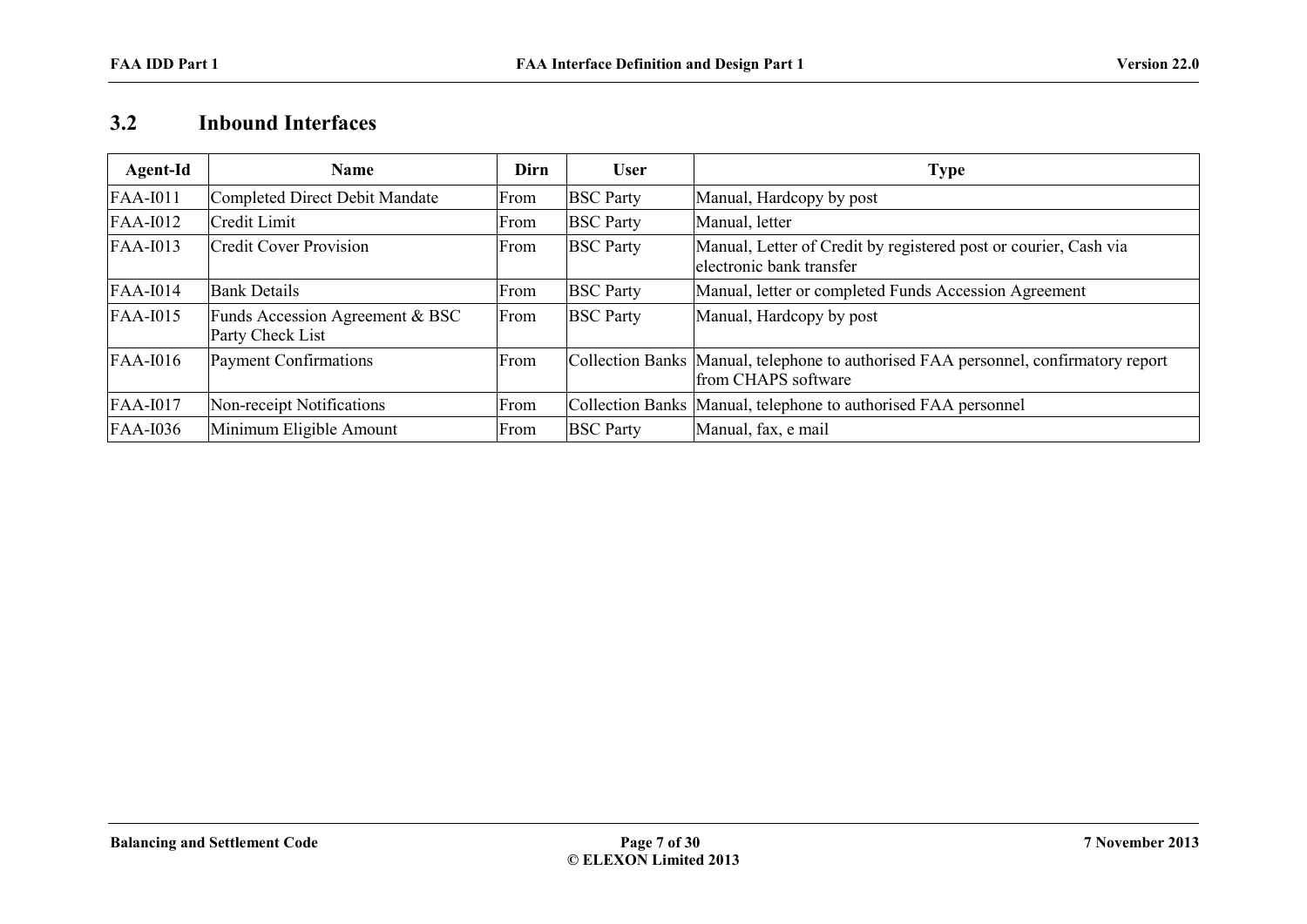# **3.3 FAA Outbound Interfaces**

### **3.3.1** *Advice Notes*

| <b>Interface ID:</b>     | User:             | Title:                                        | <b>ITT</b> reference: |
|--------------------------|-------------------|-----------------------------------------------|-----------------------|
| <b>FAA-I001</b>          | <b>BSC</b> Party  | <b>Advice Notes</b>                           | FAA SD 10             |
|                          | <b>BSCCo Ltd</b>  |                                               | FAA SD 9.1.1          |
|                          |                   |                                               | <b>RETA SCH4</b>      |
| Mechanism:               | <b>Frequency:</b> | <b>Volumes:</b>                               |                       |
| Manual                   | Daily             | Low: 100 Advice Notes dispatched per working  |                       |
| Auto-fax batch process   |                   | day                                           |                       |
| and dispatch of Hardcopy |                   | Average: 200 Advice Notes dispatched per      |                       |
| by post                  |                   | working day                                   |                       |
|                          |                   | High: 300 Advice Notes dispatched per working |                       |
|                          |                   | day                                           |                       |

#### **Interface Requirement:**

*This requirement is retained for the purpose of generating and issuing Advice Notes for Payment Dates prior to the P214 implementation date.*

A uniquely identified document containing data relating to a number of charge types which will include the following:

- Energy Imbalance charges and payments
- Information imbalance charges
- Non-delivery charges
- Balancing Mechanism charges
- System Operator charges
- Cost re-allocation charges and payments

Detail lines will be as follows:

- BSC Party Name
- BSC Party Address
- BSC Party Facsimile Number
- Advice Note Number
- Payment Date
- VAT Code
	- $\triangleright$  Settlement Date
	- > Settlement Code
	- > Description\*
	- Net Amount per Settlement Run
	- Total Including VAT per Settlement Run
	- > Total Amount Payable/Receivable Net of Tax Liabilities

\*Description will be amount payable/receivable, reconciliation interest payable/ receivable or income tax payable/receivable.

An Advice Note Continuation Sheet will be required.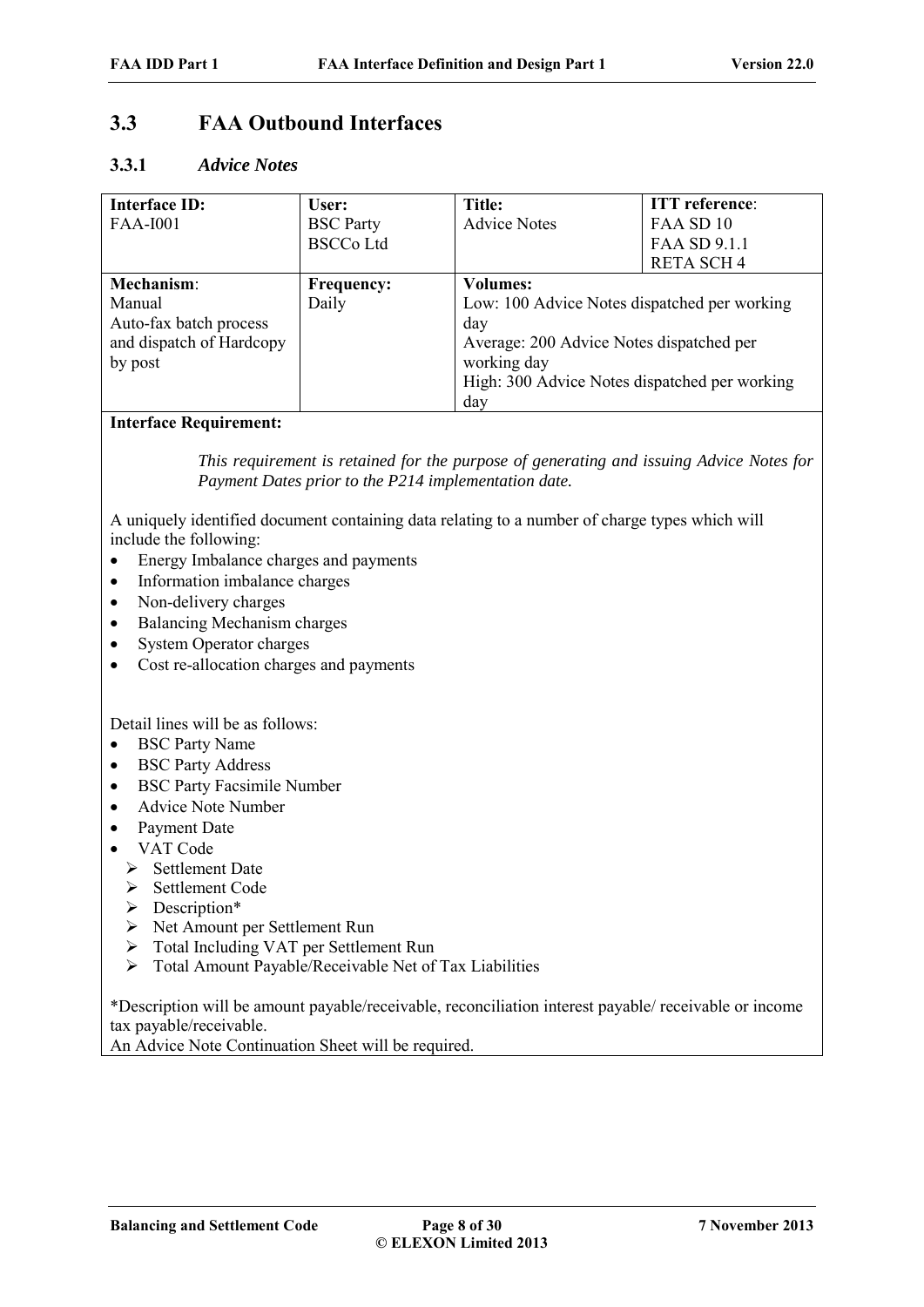# **3.3.2** *Statements (Backing Documentation)*

| <b>Interface ID:</b> | User:             | Title:                                          | <b>ITT</b> reference: |
|----------------------|-------------------|-------------------------------------------------|-----------------------|
| <b>FAA-I002</b>      | <b>BSC</b> Party  | <b>Statements (Backing</b>                      | FAA SD 10             |
|                      | <b>BSCCo Ltd</b>  | Documentation)                                  | FAA SD 9.1.1          |
|                      |                   |                                                 | <b>RETA SCH4</b>      |
| <b>Mechanism:</b>    | <b>Frequency:</b> | <b>Volumes:</b>                                 |                       |
| Manual, Electronic   | Daily             | Low: 100 Statements dispatched per working day  |                       |
| transfer by Email    |                   | Average: 200 Statements dispatched per working  |                       |
|                      |                   | day                                             |                       |
|                      |                   | High: 300 Statements dispatched per working day |                       |

#### **Interface Requirement:**

Supporting information relating to the advice note lines, in particular details of previous settlement code amounts to enable verification of reconciliation calculations and interest calculations for each interest line detailed on the advice note. Backing Sheet also to include support for standard rate VAT and zero rate VAT BSC parties.

Details will include:

- Backing Sheet Number
- Calendar Payment Date
- BSC Party Name
- Initial Settlement Run Details
	- $\triangleright$  Settlement Date
	- $\triangleright$  Settlement Code
	- Calendar Payment Date
	- $\triangleright$  Charge Type
	- $\triangleright$  Amount (£)
	- $\triangleright$  Total
	- $\triangleright$  Interest (on late billing)
	- VAT
	- > Total Including VAT
- Reconciliation Run Details
	- $\triangleright$  Settlement Date
	- Previous Settlement Code
	- Previous Calendar Payment Date
	- $\triangleright$  Charge Type
	- $\triangleright$  Previous Amount (£)
	- $\triangleright$  Previous Total
	- Current Settlement Code
	- Current Calendar Payment Date
	- $\triangleright$  Charge Type
	- $\triangleright$  Current Amount (£)
	- Current Total
	- $\triangleright$  Difference (£)
	- $\triangleright$  Interest on Difference
	- $\triangleright$  VAT on Difference
	- $\triangleright$  Income Tax on Long Interest (only printed if non-zero)

Total including VAT net of Income tax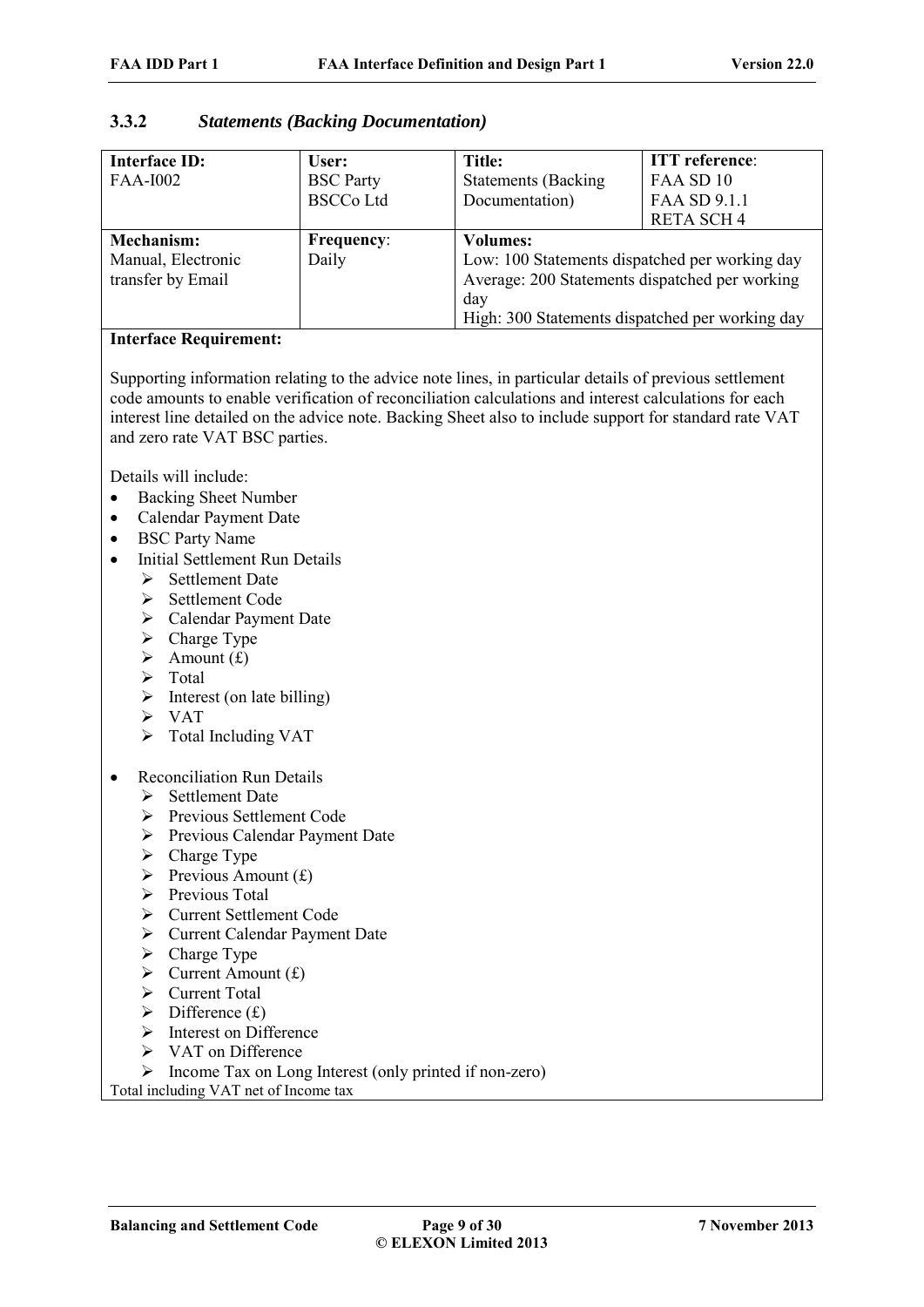### **3.3.3** *Confirmation Notices*

| <b>Interface ID:</b><br><b>FAA-I003</b>  | User:<br><b>BSC</b> Party<br><b>BSCCo</b> | Title:<br><b>Confirmation Notices</b>                                                                                                                                                                             | <b>ITT</b> reference:<br><b>FAA SD 11.7</b><br><b>RETA SCH4</b> |
|------------------------------------------|-------------------------------------------|-------------------------------------------------------------------------------------------------------------------------------------------------------------------------------------------------------------------|-----------------------------------------------------------------|
| Mechanism:<br>Manual Hardcopy by<br>post | <b>Frequency:</b><br>Daily                | <b>Volumes:</b><br>Low: 100 Confirmation Notices dispatched per<br>working day<br>Average: 200 Confirmation Notices dispatched per<br>working day<br>High: 300 Confirmation Notices dispatched per<br>working day |                                                                 |

### **Interface Requirement:**

*This requirement is retained for the purpose of generating and issuing Confirmation Notices for Payment Dates prior to the P214 implementation date.*

Tax document detailing amounts paid to or received from BSC Parties on a Payment Date. Support for standard rate VAT and zero rate VAT BSC parties.

In addition, the BSCCo receives a confirmation notice detailing the amount of VAT imbalance transferred to/from the BSCCo to/from the BSC Clearer in relation to that Payment Date.

Details will include:

- Date of Issue
- BSC Party Name
- BSC Party Address
- BSC Party facsimile Number
- BSC Party VAT country code (if applicable)
- VAT registration number (if applicable)
- Confirmation Notice Number
- Advice Note Number
- Payment Date
- Tax Point
	- $\triangleright$  Settlement Date
	- $\triangleright$  Settlement Code
	- $\triangleright$  Description
	- Amount excluding VAT
	- $\triangleright$  VAT rate
	- > VAT amount
	- $\triangleright$  Total including VAT
	- $\triangleright$  Total amount net of tax liabilities
	- VAT statement (dependent on whether BSC party is UK or non UK registered and whether paid or received)

Backing Sheet also to include support for standard rate VAT and zero rate VAT BSC parties.

Amounts for Scale-Down or Set-Off will be included if applicable

A continuation sheet will be required.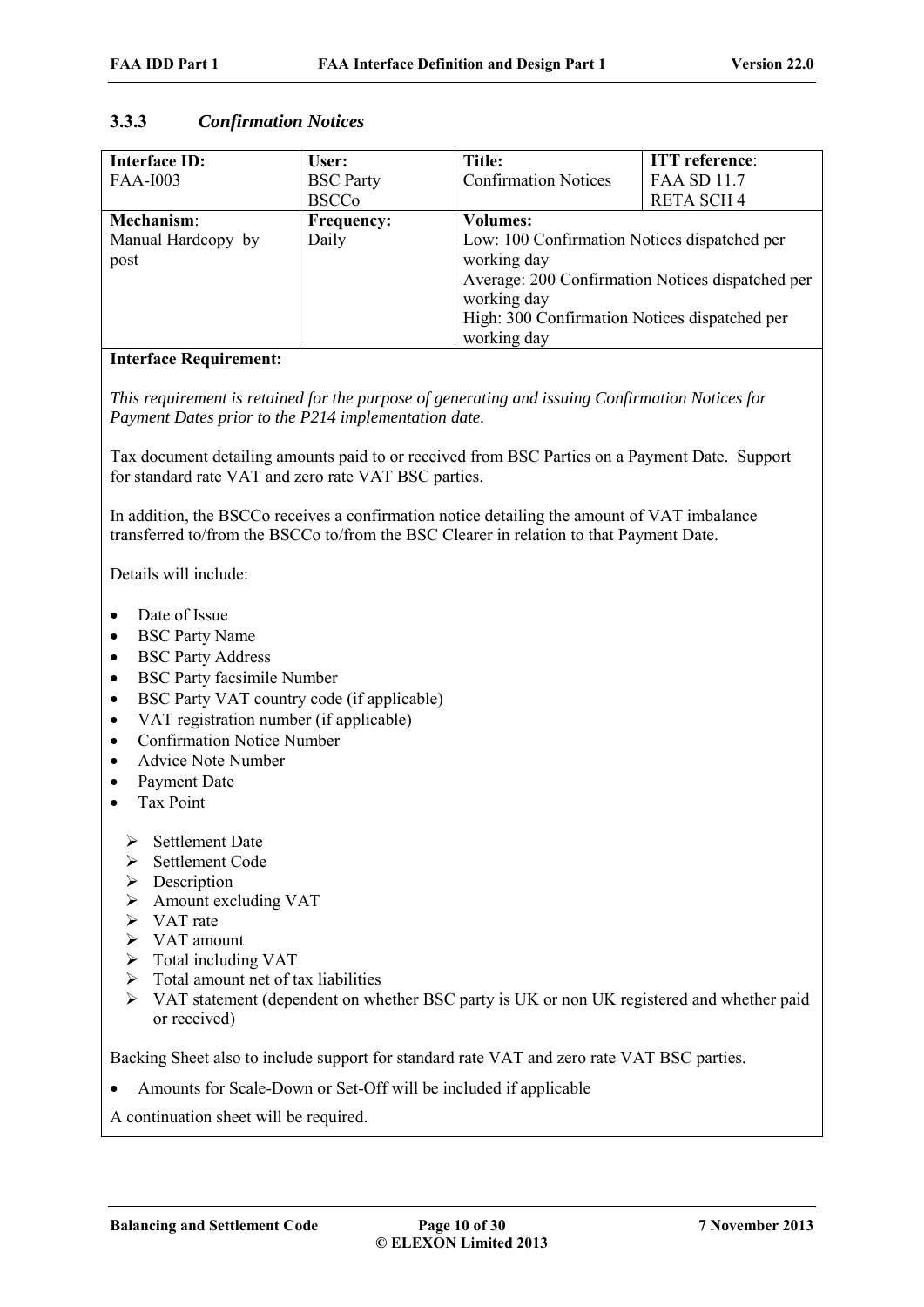# **3.3.4** *Credit Cover Requirements*

| <b>Interface ID:</b><br><b>FAA-I004</b> | User:<br><b>BSC</b> Party                     | Title:<br>Credit Cover<br>Requirements                                                                                                                                            | <b>ITT</b> reference:<br>FAA SD 5.1.1<br><b>FAA SD 5.3</b><br><b>RETA SCH4</b> |
|-----------------------------------------|-----------------------------------------------|-----------------------------------------------------------------------------------------------------------------------------------------------------------------------------------|--------------------------------------------------------------------------------|
| Mechanism:<br>Manual - Letter           | <b>Frequency:</b><br>Ongoing as<br>applicable | <b>Volumes:</b><br>Low: 100 Notices of Security at Market start-up<br>Average: 200 Notices of Security at Market start-<br>up<br>High: 300 Notices of Security at Market start-up |                                                                                |

### **Interface Requirement:**

Notice of security required from BSC Party in order to secure the agreed credit limit. The security cover obligation may be discharged by one or more of the following methods:

- Letter of Credit for a specified period
- Cash

# **3.3.5** *Credit Call Request*

| Interface ID:<br><b>FAA-I005</b>     | User:<br><b>BSC</b> Party                     | Title:<br>Credit Call<br>Request | <b>ITT</b> reference:<br>ECVAA SD: 5, A<br>ECVAA BPM: 3.3, 4.17<br>RETA SCH: 4, B, 3.3 |
|--------------------------------------|-----------------------------------------------|----------------------------------|----------------------------------------------------------------------------------------|
| <b>Mechanism:</b><br>Manual - Letter | <b>Frequency:</b><br>Ongoing as<br>applicable | <b>Volumes:</b><br>Not Known     | FAA 5.3.3                                                                              |

### **Interface Requirement:**

Request for additional collateral from a BSC Party who wishes to continue trading past the agreed credit limit.

Information sent will include:

- BSC Party Name
- BSC Party Identifier
- Collateral required
- Date required by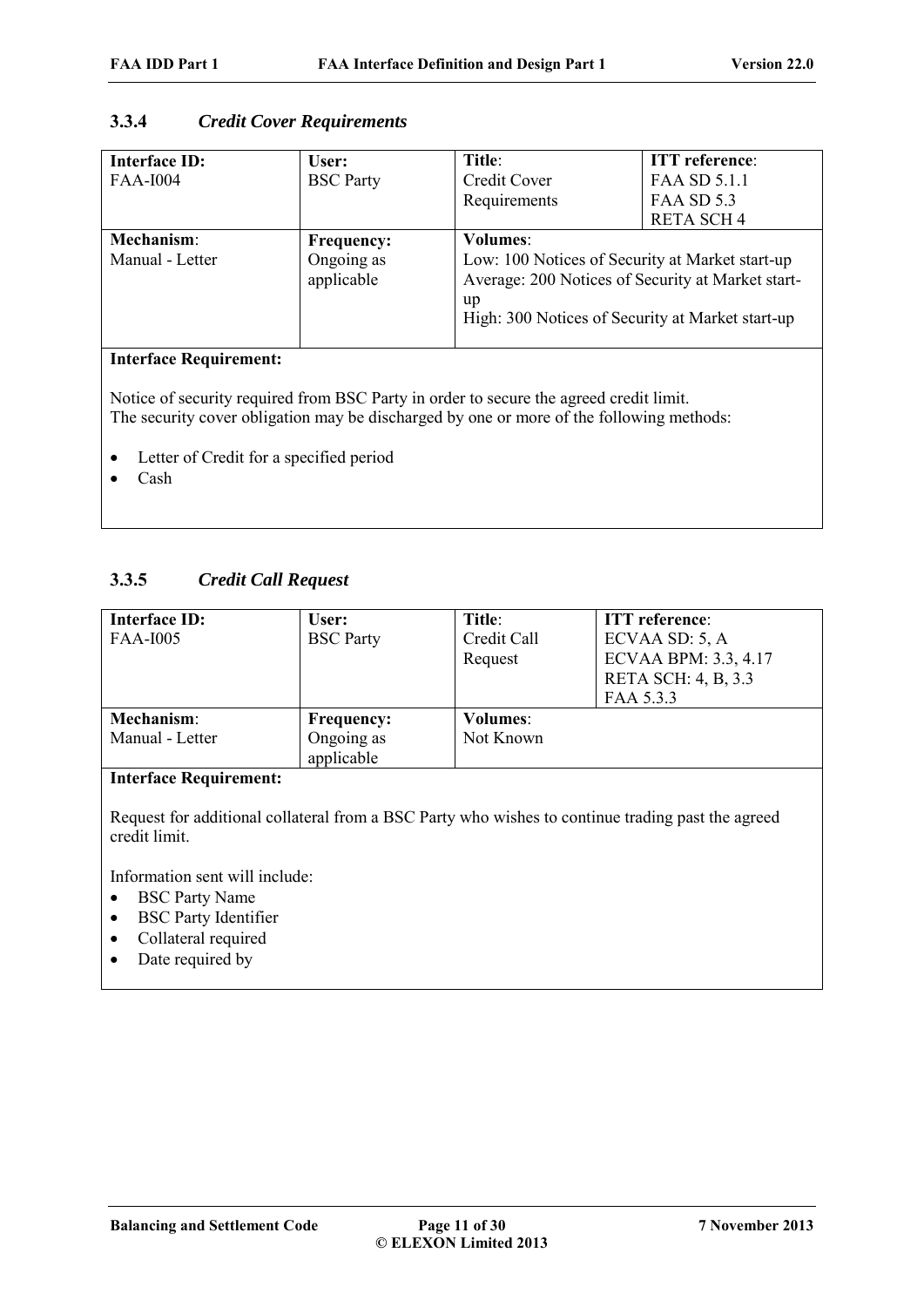# **3.3.6** *Payment Calendar (Agreed)*

| Interface ID:                      | User:                                  | <b>Title:</b>                | <b>ITT</b> reference:                              |  |
|------------------------------------|----------------------------------------|------------------------------|----------------------------------------------------|--|
| <b>FAA-I006</b>                    | BSCCo, Payment Parties',<br><b>SAA</b> | Payment Calendar<br>(Agreed) | FAA SD 4.3.2<br><b>RETA SCH4</b>                   |  |
|                                    |                                        |                              | SAA SD: 2.8, A1                                    |  |
|                                    |                                        |                              | SAA BPM: 3.2, 4.27                                 |  |
|                                    |                                        |                              |                                                    |  |
| Mechanism:                         | <b>Frequency:</b>                      | <b>Volumes:</b>              |                                                    |  |
| Manual                             | Annually                               | <b>Payment Parties:</b>      |                                                    |  |
| Data File (csv)                    |                                        |                              | Low: 100 data files and hard copies sent per year  |  |
| <b>Floppy Disk</b>                 |                                        |                              | Average: 200 data files and hard copies sent per   |  |
| Hardcopy by post                   |                                        | year                         |                                                    |  |
|                                    |                                        |                              | High: 300 data files and hard copies sent per year |  |
|                                    |                                        |                              | 1 data file and hard copy sent to the BSCCo and    |  |
|                                    |                                        | the SAA                      |                                                    |  |
| <b>Interface Requirement:</b>      |                                        |                              |                                                    |  |
| Agreed payment schedule detailing: |                                        |                              |                                                    |  |
| <b>Settlement Date</b>             |                                        |                              |                                                    |  |
| Settlement code                    |                                        |                              |                                                    |  |
| Notification Date                  |                                        |                              |                                                    |  |
| Calendar Payment Date              |                                        |                              |                                                    |  |
| <b>Notification Period</b>         |                                        |                              |                                                    |  |
| Payment Period                     |                                        |                              |                                                    |  |
|                                    |                                        |                              |                                                    |  |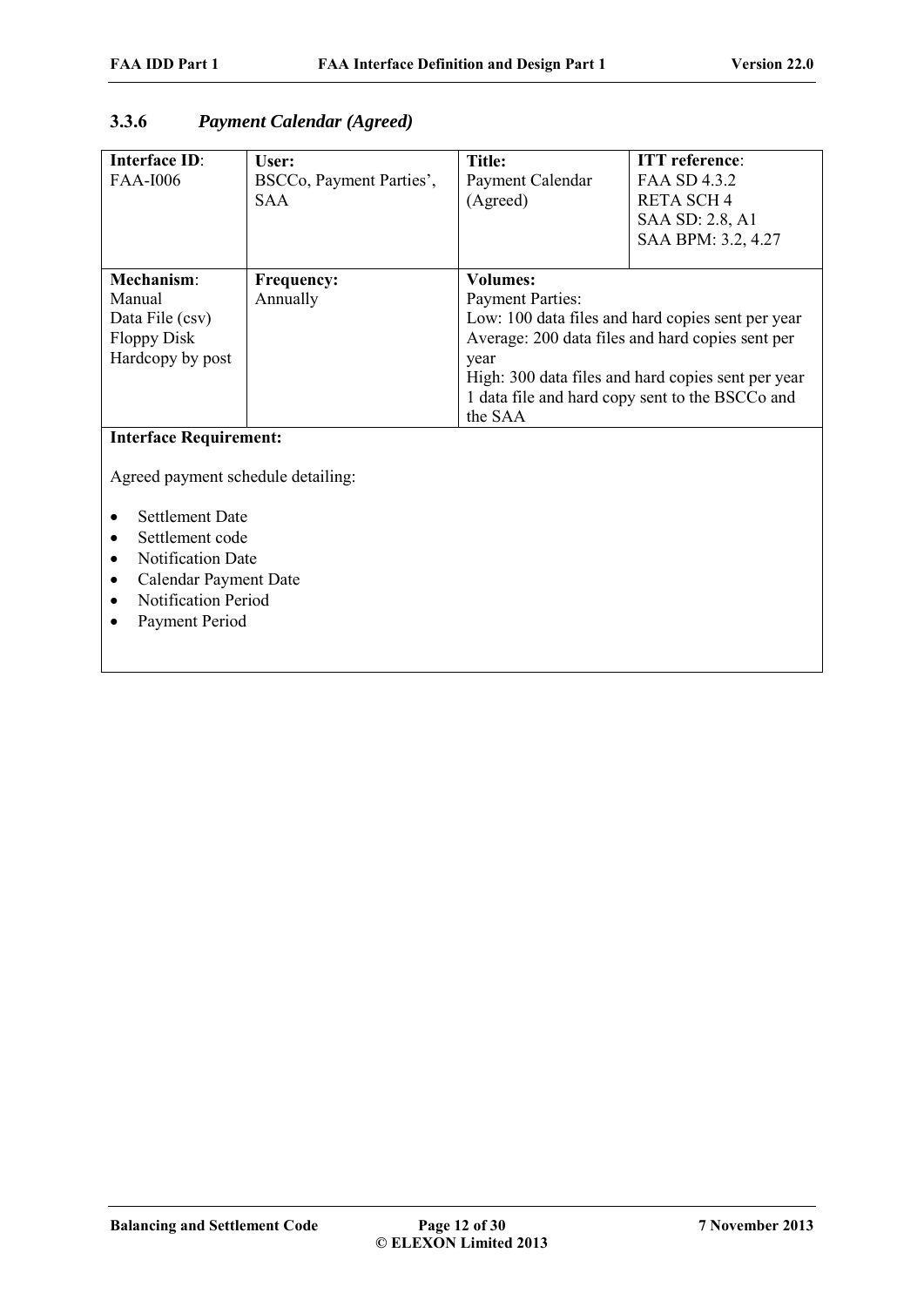### **3.3.7** *Notice of Default*

| <b>Interface ID:</b><br><b>FAA-I007</b>                                                                 | User:<br><b>BSCCo</b>                         | Title:<br>Notice of default  | <b>ITT</b> reference:<br><b>FAA SD 601</b><br><b>RETA SCH4</b> |
|---------------------------------------------------------------------------------------------------------|-----------------------------------------------|------------------------------|----------------------------------------------------------------|
| <b>Mechanism:</b><br>Manual<br>Telephone call by<br>authorised FAA personnel<br>and confirmatory letter | <b>Frequency:</b><br>Ongoing as<br>applicable | <b>Volumes:</b><br>Not Known |                                                                |

### **Interface Requirement:**

Notification of a credit default if the required Credit Cover has not been provided, or a payment default if the Credit Cover provided cannot cover an outstanding debt resulting from a non-payment.

Information will include:

- Payment Party name
- Payment Party Identifier
- Nature of default (credit or payment)
- Shortfall exposure
- Calendar Payment Date of non-payment
- Payment Date of combined Advice Note
- Combined Advice Note number
- Advice Note Date
- Backing sheet number(s) (if a payment default)
- Action taken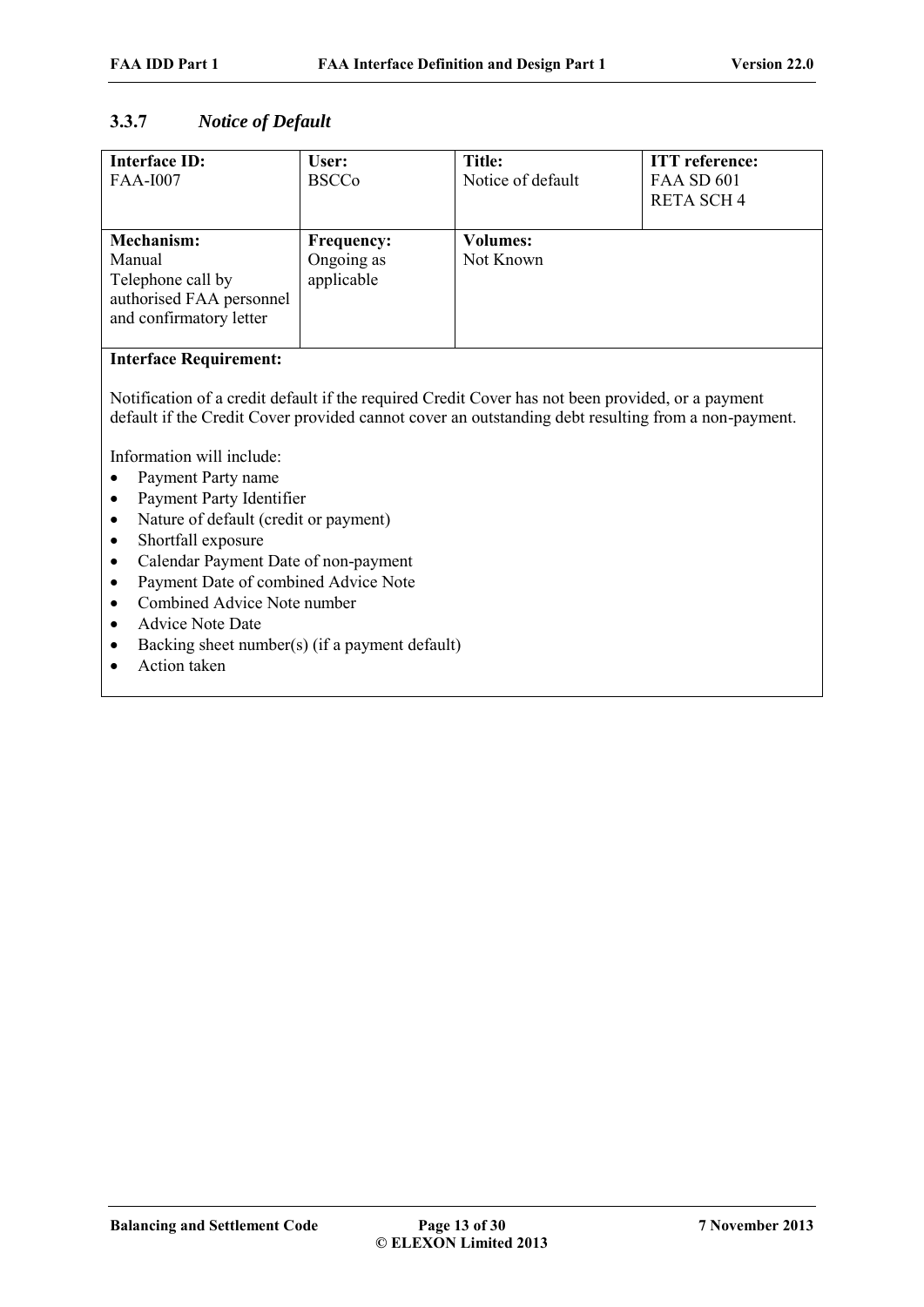### **3.3.8** *Payment Initiation Instructions*

| <b>Interface ID:</b>            | User:             | Title:                                            | <b>ITT</b> reference: |
|---------------------------------|-------------------|---------------------------------------------------|-----------------------|
| <b>FAA-I008</b>                 | Clearing          | Payment Initiation                                | <b>FAA SD 11.1</b>    |
|                                 | Bank              | Instructions                                      | <b>FAA SD 11.4</b>    |
|                                 |                   |                                                   | <b>RETA SCH4</b>      |
| Mechanism:                      | <b>Frequency:</b> | <b>Volumes:</b>                                   |                       |
| Manually initiated              | Daily             | <b>Direct Debit Instructions:</b>                 |                       |
| electronic transfer of files    |                   | Low: 30 instructions to be sent each working day  |                       |
| via FAA CHAPS and               |                   | Average: 60 instructions to be sent each working  |                       |
| <b>Business Master Software</b> |                   | day                                               |                       |
|                                 |                   | High: 90 instructions to be sent each working day |                       |
|                                 |                   | <b>CHAPS/BACS Payments:</b>                       |                       |
|                                 |                   | Low: 50 payments to be made per working day       |                       |
|                                 |                   | Average: 100 payments to be made per working      |                       |
|                                 |                   | day                                               |                       |
|                                 |                   | High: 150 payments to be made per working day     |                       |

#### **Interface Requirement:**

Direct Debit instructions, CHAPS and BACS details:

Data will include:

- Direct Debit Instructions
	- ▶ BSC Party Name
	- BSC Party Branch Sort Code
	- BSC Party Account Number
	- $\triangleright$  Payment Date
	- $\triangleright$  Amount Due

#### CHAPS Payments

- $\triangleright$  BSC Party Name
- ▶ BSC Party Branch Name
- ▶ BSC Party Branch Address
- $\triangleright$  Branch Sort Code
- $\triangleright$  Account Number
- Advice Note Number
- $\triangleright$  Net Amount Due to Party
- BACS Payments
	- $\triangleright$  BSC Party Name
	- ▶ BSC Party Branch Name
	- $\triangleright$  BSC Party Branch Address
	- > Branch Sort Code
	- Account Number
	- Advice Note Number
	- $\triangleright$  Net Amount Due to Party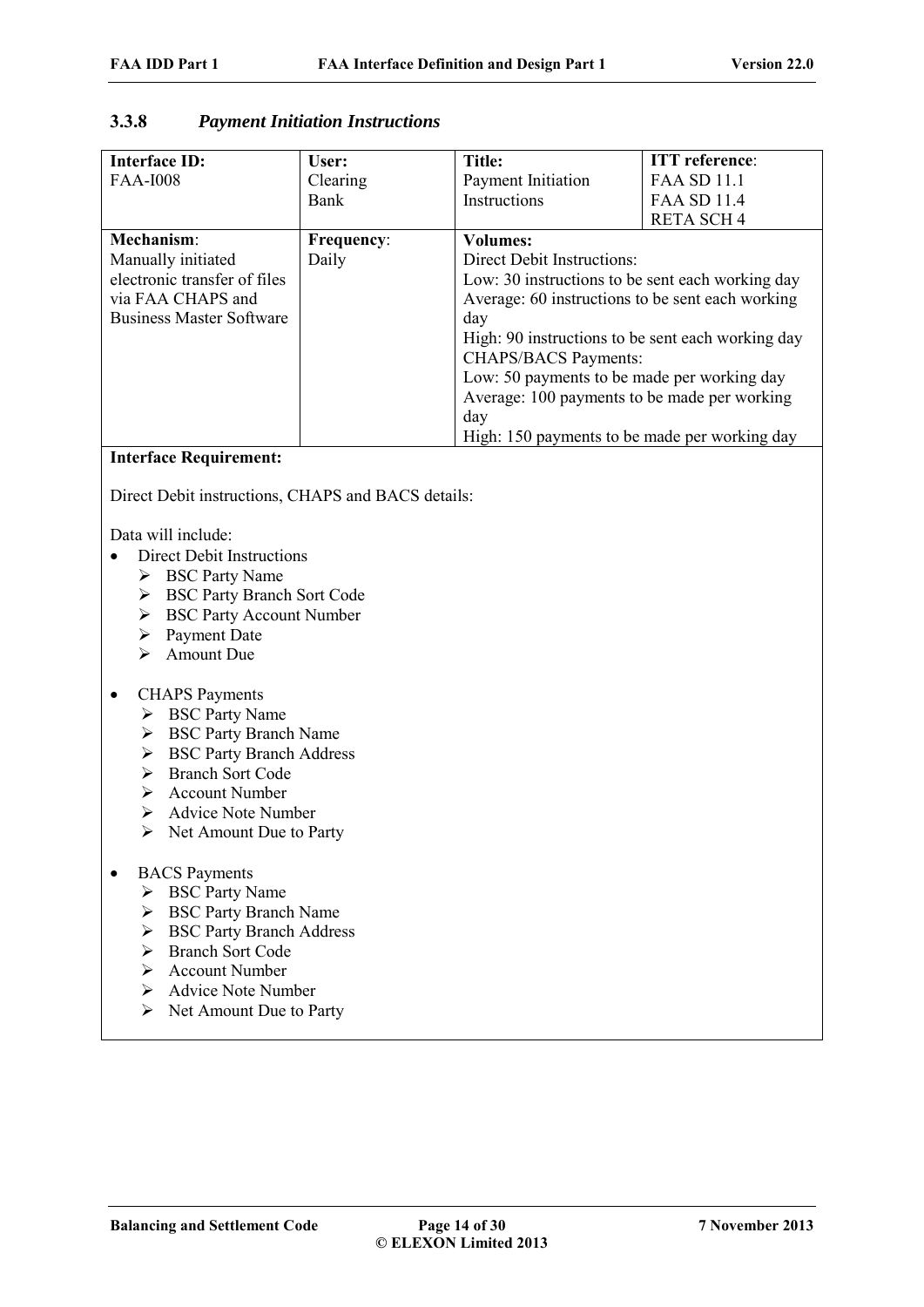### **3.3.9** *Payment Instructions*

| Interface ID:<br><b>FAA-I009</b> | User:<br><b>Collection Account</b> | <b>Title:</b><br><b>Payment Instructions</b>    | <b>ITT</b> reference:<br><b>FAA SD 11.1</b><br><b>FAA SD 11.4</b><br><b>RETA SCH4</b> |
|----------------------------------|------------------------------------|-------------------------------------------------|---------------------------------------------------------------------------------------|
| Mechanism:                       | <b>Frequency:</b>                  | <b>Volumes:</b>                                 |                                                                                       |
| Manual -Fax with                 | Daily                              | Five reports (one per Collection Account) to be |                                                                                       |
| password security                |                                    | sent per working day                            |                                                                                       |

### **Interface Requirement:**

Bank Advice Report containing details of funds due to be received on a Payment Date per Payment Party identifier into the Collection Account, and all amounts payable to the Payment Parties from the Clearing Bank.

Data in the Collection Account reports will include:

- Payment Date
- Collection Account name
- Payment Party name
- Payment Party bank branch name
- Payment Party branch address
- Branch sort code
- Account number
- Combined Advice Note number
- Backing sheet number
- Backing sheet type
- Net amount payable

Data in the Clearing Bank reports will include:

- Payment Date
- Payment Party name
- Payment Party branch name
- Payment Party branch address
- Branch sort code
- Account number
- Advice Note number
- Backing sheet number
- Backing sheet type
- Net amount receivable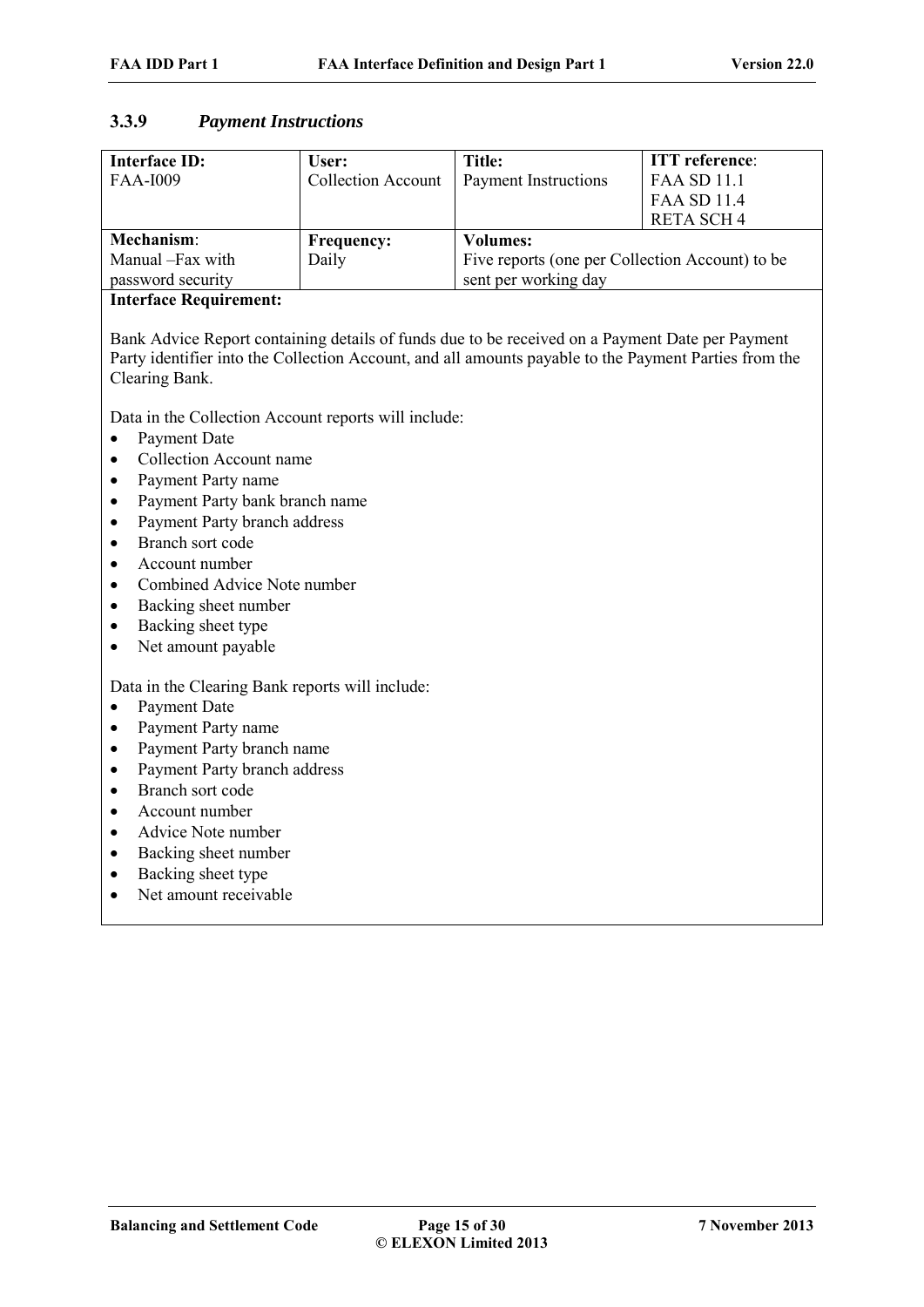| <b>Interface ID:</b><br><b>FAA-I010</b>                                                                                                                                                                                                                                                                                                                                                                                                                                                                                                                                                                                                                                           | User:<br>H.M. Customs &<br>Excise<br><b>BSC</b> Parties                             | Title:<br><b>Quarterly Statements</b>                                                                                                                                                                                                                                                                                                                                                           | <b>ITT</b> reference:<br>ECVAA SD: 5, A<br>ECVAA BPM: 3.3,<br>4.17<br>RETA SCH: 4, B, 3.3 |
|-----------------------------------------------------------------------------------------------------------------------------------------------------------------------------------------------------------------------------------------------------------------------------------------------------------------------------------------------------------------------------------------------------------------------------------------------------------------------------------------------------------------------------------------------------------------------------------------------------------------------------------------------------------------------------------|-------------------------------------------------------------------------------------|-------------------------------------------------------------------------------------------------------------------------------------------------------------------------------------------------------------------------------------------------------------------------------------------------------------------------------------------------------------------------------------------------|-------------------------------------------------------------------------------------------|
| Mechanism:<br>Manual<br>Hardcopy by post and<br>data file                                                                                                                                                                                                                                                                                                                                                                                                                                                                                                                                                                                                                         | Frequency:<br>Quarterly and ad<br>hoc as requested by<br>H.M. Customs &<br>Excise   | <b>Volumes:</b><br><b>BSC</b> Parties:<br>Low: 100 Reports sent each quarter<br>Average: 200 Reports sent each quarter<br>High: 300 Reports sent each quarter<br>H.M. Customs & Excise:<br>Low: 1 report detailing 100 BSC Parties' trade per<br>quarter<br>Average: 1 report detailing 200 BSC Parties' trade<br>per quarter<br>High: 1 report detailing 300 BSC Parties' trade per<br>quarter | FAA 5.3.3                                                                                 |
| <b>Interface Requirement:</b><br>Quarterly reports provided to H.M. Customs & Excise detailing the following for each BSC Party:<br><b>Settlement Period</b><br>$\bullet$<br><b>BSC Party ID</b><br>$\bullet$<br><b>BSC</b> Party name<br>$\bullet$<br>> Settlement Date<br>Settlement code<br>≻<br>$\triangleright$ Calendar Payment Date<br>Payment Date<br>$\blacktriangleright$<br>Description<br>$\blacktriangleright$<br>$\triangleright$ Backing sheet number<br>$\triangleright$ Combined Advice Note number<br>≻<br>Amount excluding VAT<br>$\blacktriangleright$<br>$\triangleright$ VAT amount<br>$\triangleright$ Interest amount<br>➤<br>Total paid or received<br>➤ | Combined Confirmation Notice number<br>Income tax amount (only printed if non-zero) |                                                                                                                                                                                                                                                                                                                                                                                                 |                                                                                           |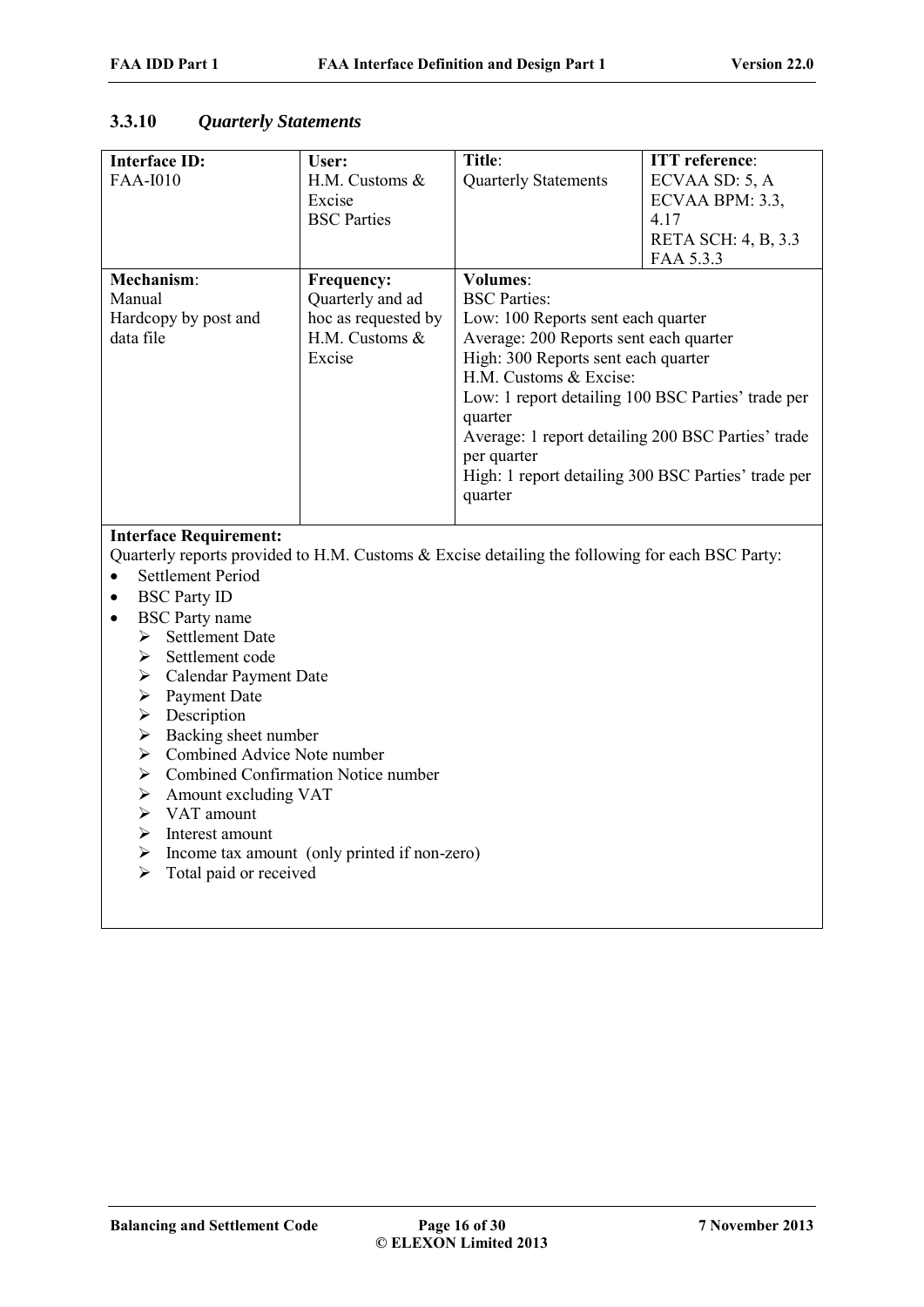# **3.3.11** *Reserve Account Interest Advice Notes*

| Interface ID:<br>FAA-I035                                                                                   | User:<br><b>BSC</b> Party      | Title:<br>Reserve Account<br><b>Interest Advice Notes</b>                                                                                                      | <b>ITT</b> reference:<br>N/A |  |
|-------------------------------------------------------------------------------------------------------------|--------------------------------|----------------------------------------------------------------------------------------------------------------------------------------------------------------|------------------------------|--|
| Mechanism:<br>Manual Hardcopy by<br>post                                                                    | <b>Frequency:</b><br>Quarterly | <b>Volumes:</b><br>Low: 100 Advice Notes dispatched quarterly<br>Average: 200 Advice Notes dispatched quarterly<br>High: 300 Advice Notes dispatched quarterly |                              |  |
| <b>Interface Requirement:</b><br>Document detailing amount of interest due to RSC Parties on a nayment date |                                |                                                                                                                                                                |                              |  |

Document detailing amount of interest due to BSC Parties on a payment date. Details will include:

- Date of Issue
- BSC Party Name
- BSC Party Address
- BSC Party facsimile Number
- Advice Note Number
- Amount if Interest Due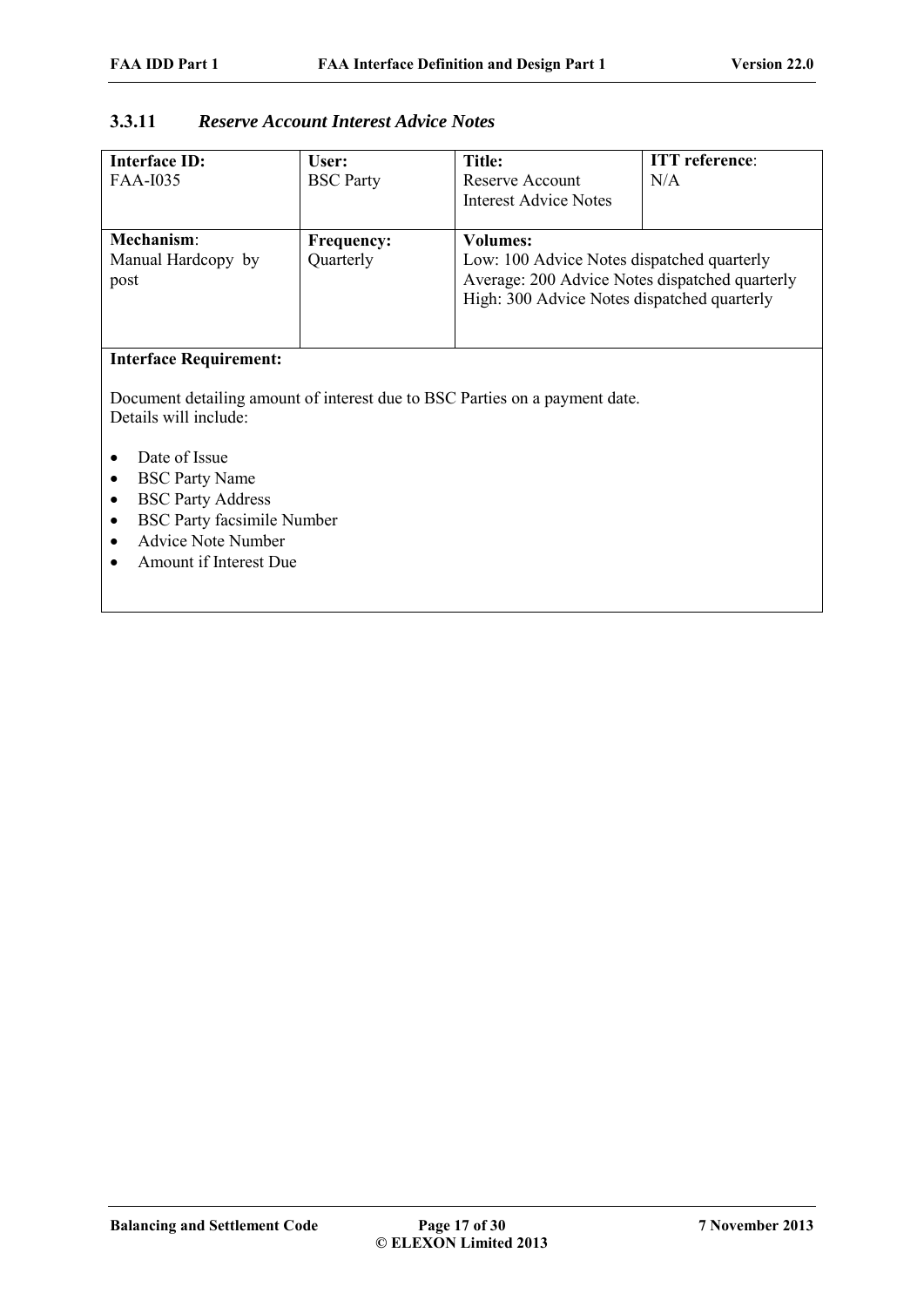| <b>Interface ID:</b>       | User:              | <b>Title:</b>                                                       | <b>ITT</b> reference: |
|----------------------------|--------------------|---------------------------------------------------------------------|-----------------------|
| <b>FAA-I038</b>            | Payment Party      | <b>Combined Advice Notes</b>                                        | N/A (Modification     |
|                            | <b>BSCCo</b>       |                                                                     | Proposal P214)        |
| Mechanism:                 | <b>Frequency:</b>  | <b>Volumes:</b>                                                     |                       |
| Manual electronic transfer |                    | Following threshold   Low: 1 combined Advice Note per Payment Party |                       |
|                            | breach, or as      | per tax quarter                                                     |                       |
|                            | manually triggered | High: 300 combined Advice Notes dispatched per                      |                       |
|                            |                    | working day                                                         |                       |

### **3.3.12** *Combined Advice Notes*

#### **Interface Requirement:**

A uniquely identified document containing data relating to a number of Trading Charges, Default charges and Ad-Hoc Charges Advice Notes.

Header details will include the following:

- Payment Party name
- Payment Party address
- Payment Party facsimile number
- Payment Party email address
- Combined Advice Note number
- Reason for threshold breach
- Advice Note Threshold Limit
- Backing sheet number that breached Advice Note Threshold Limit (if applicable)
- Advice Note Date
- Payment Date
- Total amount payable/receivable net of tax liabilities, aggregate of Trading Charges, Default charges and Ad-Hoc Charges

Report body details will include the following:

For each Trading Charges Advice Note detail item:

- 1. Backing sheet number
- 2. Calendar Payment Date
- 3. Settlement Date
- 4. Settlement code
- 5. Description
- 6. Net amount excluding VAT per Settlement Run
- 7. Total including VAT per Settlement Run
- Trading Charge subtotal including VAT

### For each Default Advice Note detail item:

- 1. Backing sheet number
- 2. Calendar Payment Date
- 3. Affected Date
- 4. Defaulting Party
- 5. Amount in Default
- 6. Description
- 7. Net amount excluding VAT per Default Share Amount
- 8. Total including VAT per Default Share Amount

 $\blacktriangleright$ 

 $\blacktriangleright$ 

Default Charge Subtotal Including VAT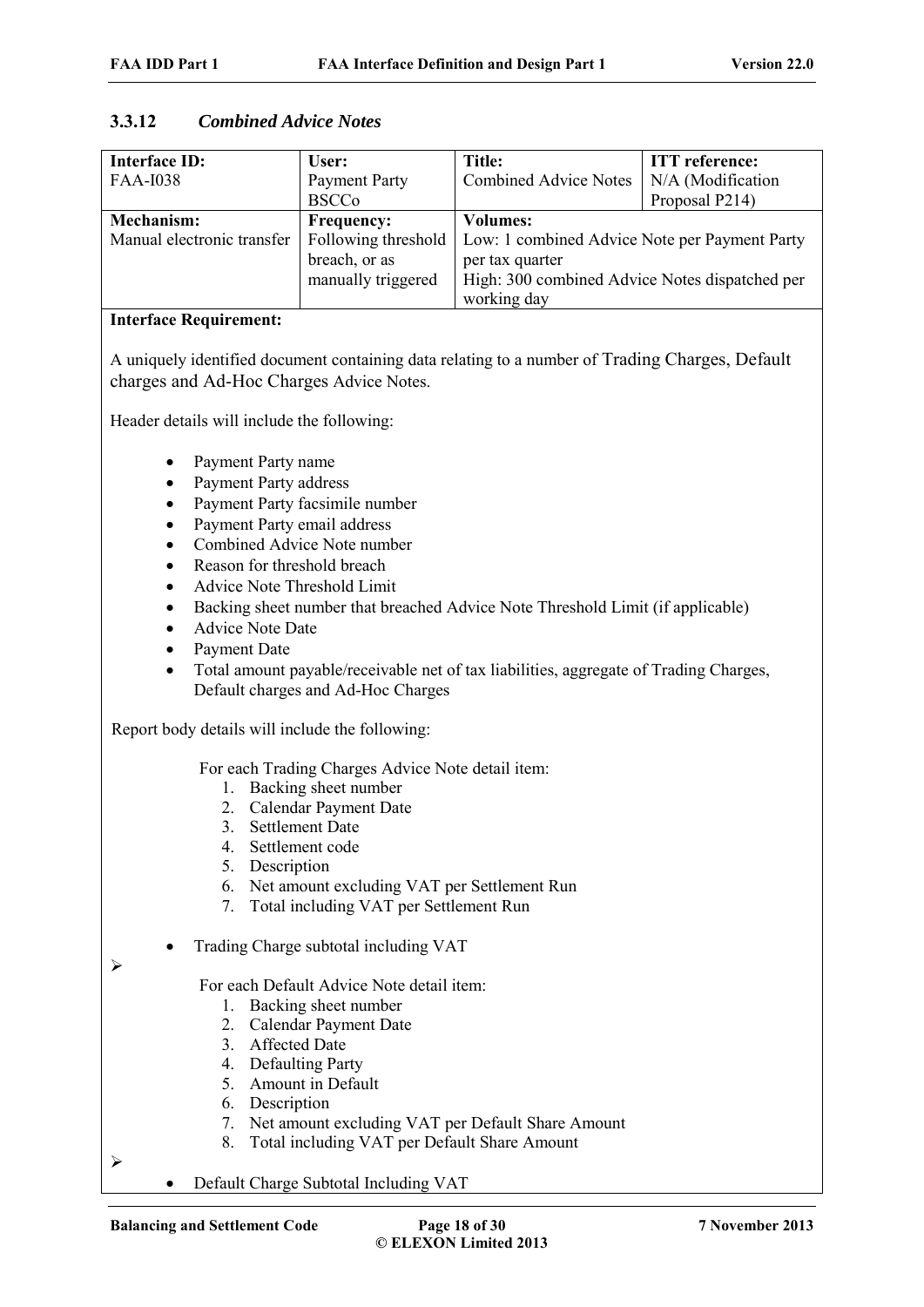For each Ad-Hoc Charge Advice Note detail item:

- 1. Backing sheet number
- 2. Calendar Payment Date
- 3. Dispute Run Number
- 4. Description
- 5. Net amount Excluding VAT per dispute run
- 6. Total including VAT per dispute run

 $\triangleright$ 

 $\blacktriangleright$ 

Ad-Hoc Charge Charge subtotal including VAT

A continuation sheet will be required.

The combined Advice Note will also include a separate section, detailing the following VAT information:

- For each Trading Charges Advice Note detail item
	- 1. VAT amount payable details:
		- o Backing sheet number
		- o VAT code
		- o Description
		- o Trade value
		- o VAT rate
		- o VAT amount
		- o Total including VAT
	- 2. VAT amount receivable details:
		- o Backing sheet number
		- o VAT code
		- o Description
		- o Trade value
		- o VAT rate
		- o VAT amount
		- o Total including VAT
- Trading Charge VAT amount payable subtotals of
	- 1. Trade value
	- 2. VAT amount
	- 3. Total including VAT
- Trading Charge VAT amount receivable subtotals of
	- 1. Trade value
	- 2. VAT amount
	- 3. Total including VAT
- For each Default charges Advice Note detail item
	- 1. VAT amount payable details:
		- o Affected Date
		- o Backing sheet number
		- o VAT code
		- o Description
		- o Trade value
		- o VAT rate
		- o VAT amount
		- o Total including VAT
	- 2. VAT amount receivable details:
		- o Affected Date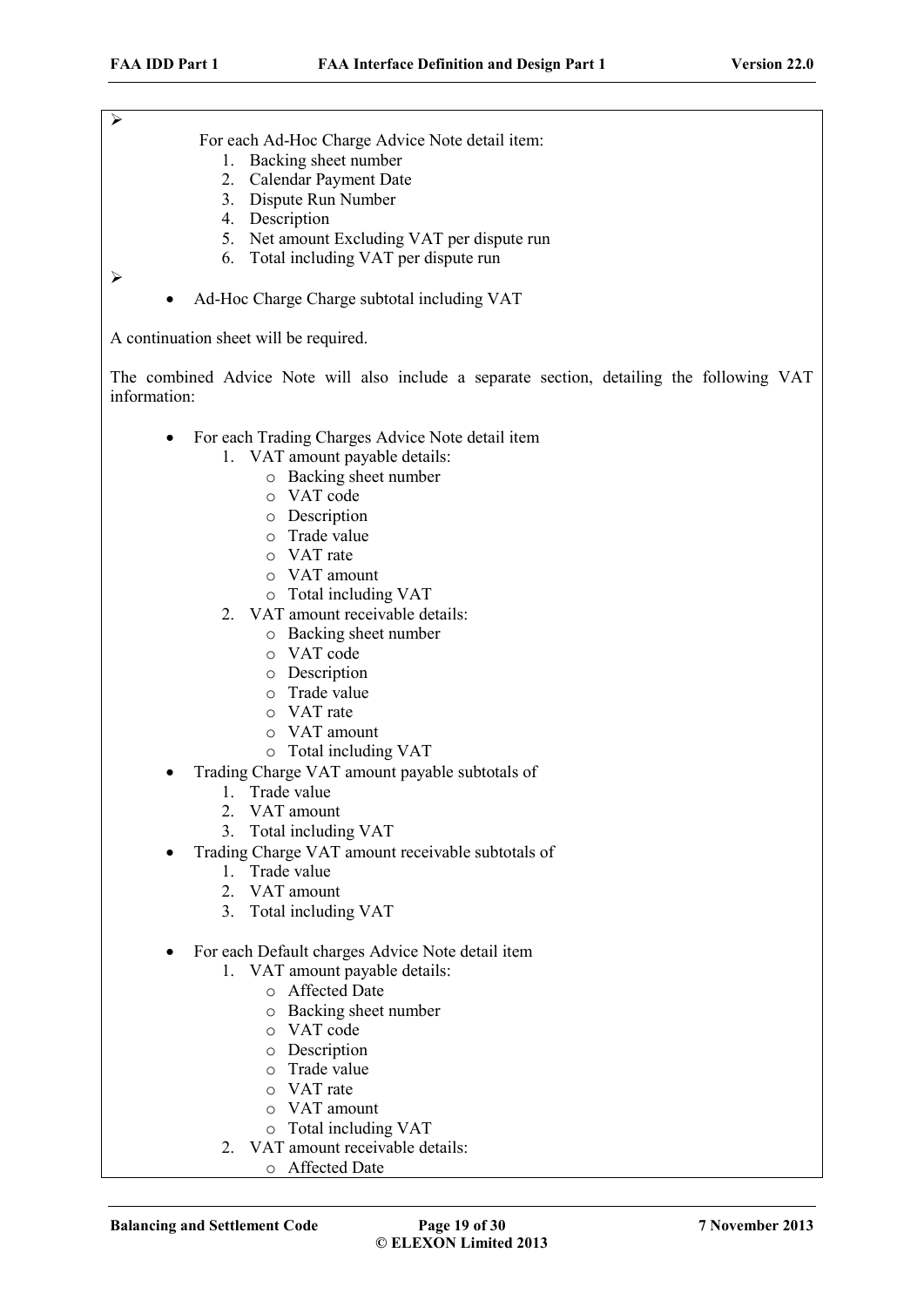- o Backing sheet number
- o VAT code
- o Description
- o Trade value
- o VAT rate
- o VAT amount
- o Total including VAT
- Default charge VAT amount payable subtotals of
	- 1. Trade value
	- 2. VAT amount
	- 3. Total including VAT
- Default charge VAT amount receivable subtotals of
	- 1. Trade value
	- 2. VAT amount
	- 3. Total including VAT
- For each Ad-Hoc Charge Advice Note detail item
	- 1. VAT amount payable details:
		- o Backing sheet number
		- o VAT code
		- o Description
		- o Trade value
		- o VAT rate
		- o VAT amount
		- o Total including VAT
	- 2. VAT amount receivable details:
		- o Backing sheet number
		- o VAT code
		- o Description
		- o Trade value
		- o VAT rate
		- o VAT amount
		- o Total including VAT
- Ad-Hoc Charge VAT amount payable subtotals of
	- 1. Trade value
	- 2. VAT amount
	- 3. Total including VAT
- Ad-Hoc Charge VAT amount receivable subtotals of
	- 1. Trade value
	- 2. VAT amount
	- 3. Total including VAT
- Trading Charge, Default charge and Ad-Hoc Charge grand totals for
	- 1. VAT amounts payable:
		- o Trade value
		- o VAT amount
		- o Total including VAT
	- 2. VAT amounts receivable:
		- o Trade value
		- o VAT amount
		- o Total including VAT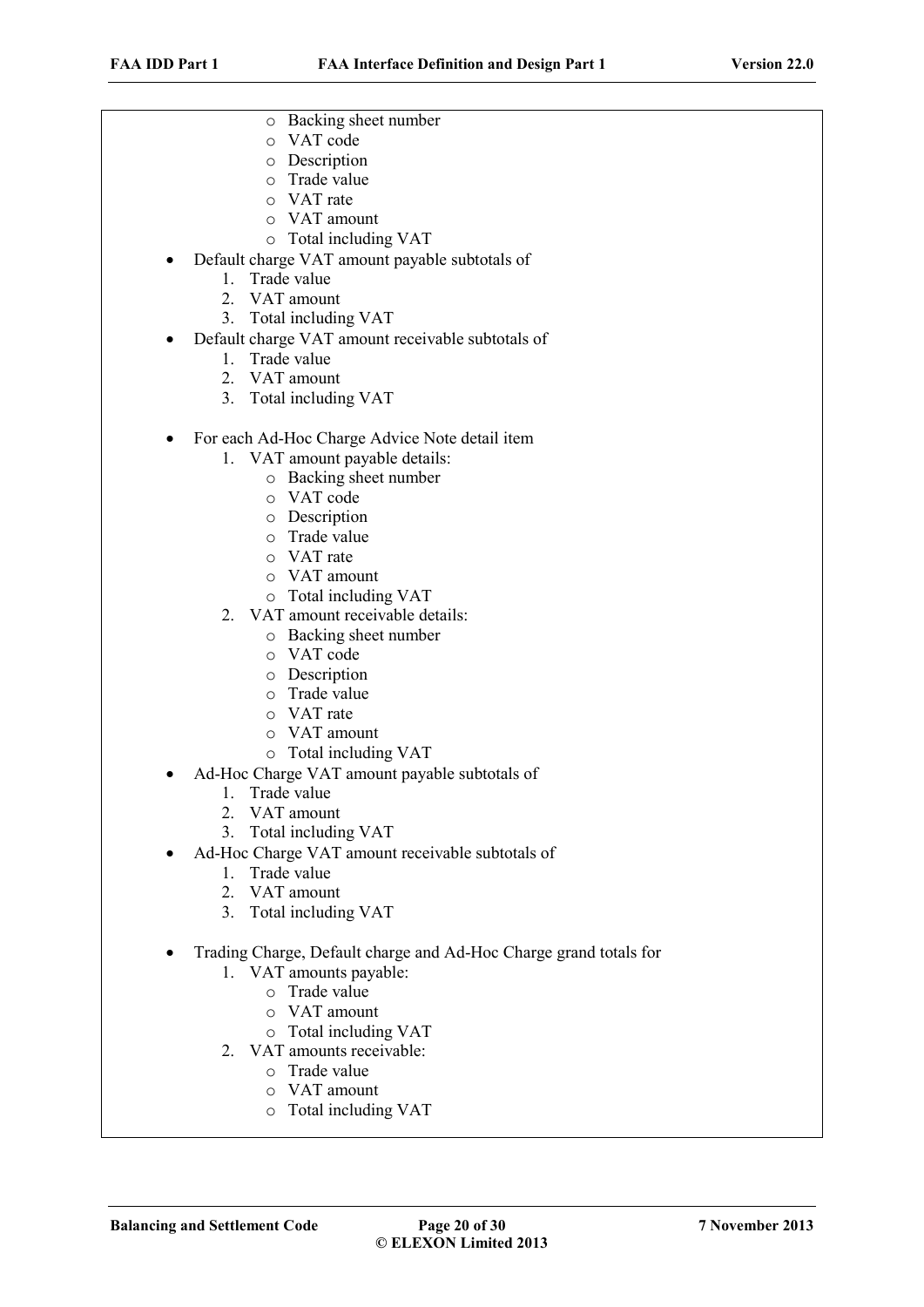| <b>Interface ID:</b>       | User:                | Title:                                         | <b>ITT</b> reference: |
|----------------------------|----------------------|------------------------------------------------|-----------------------|
| <b>FAA-I039</b>            | <b>Payment Party</b> | Threshold Default                              | N/A (Modification     |
|                            | <b>BSCCo</b>         | <b>Statement</b> (Backing                      | Proposal P214)        |
|                            |                      | Documentation)                                 |                       |
| <b>Mechanism:</b>          | <b>Frequency:</b>    | <b>Volumes:</b>                                |                       |
| Manual electronic transfer | Following threshold  | Low: 1 Combined Advice Note per BSC Party per  |                       |
|                            | breach, or as        | Tax Quarter                                    |                       |
|                            | manually triggered   | High: 300 Combined Advice Notes dispatched per |                       |
|                            |                      | working day                                    |                       |

### **3.3.13** *Default Statement (Backing Documentation)*

#### **Interface Requirement:**

Supporting information relating to the Default Advice Notes listed in the Combined Advice Note, in particular details of Default Share Amounts payable or receivable by a Payment Party with respect to multiple Payment Defaults.

Default statements will be available in Portable Document Format.

Header details will include the following:

- Payment Party name
- Payment Party address
- Payment Party telephone number
- Payment Party fax number
- Payment Party email address
- Combined Advice Note number
- Payment Date

Report body details will include the following:

- Details of Default<sup>:</sup>
	- 1. Affected Date
	- 2. Defaulting Party
	- 3. Amount in Default
- Details of Default Share Amount:
	- 1. Amount excluding VAT
	- 2. VAT
	- 3. Amount including VAT
	- 4. Non-VATable share
	- 5. Interest
	- 6. Total amount payable/receivable net of tax liabilities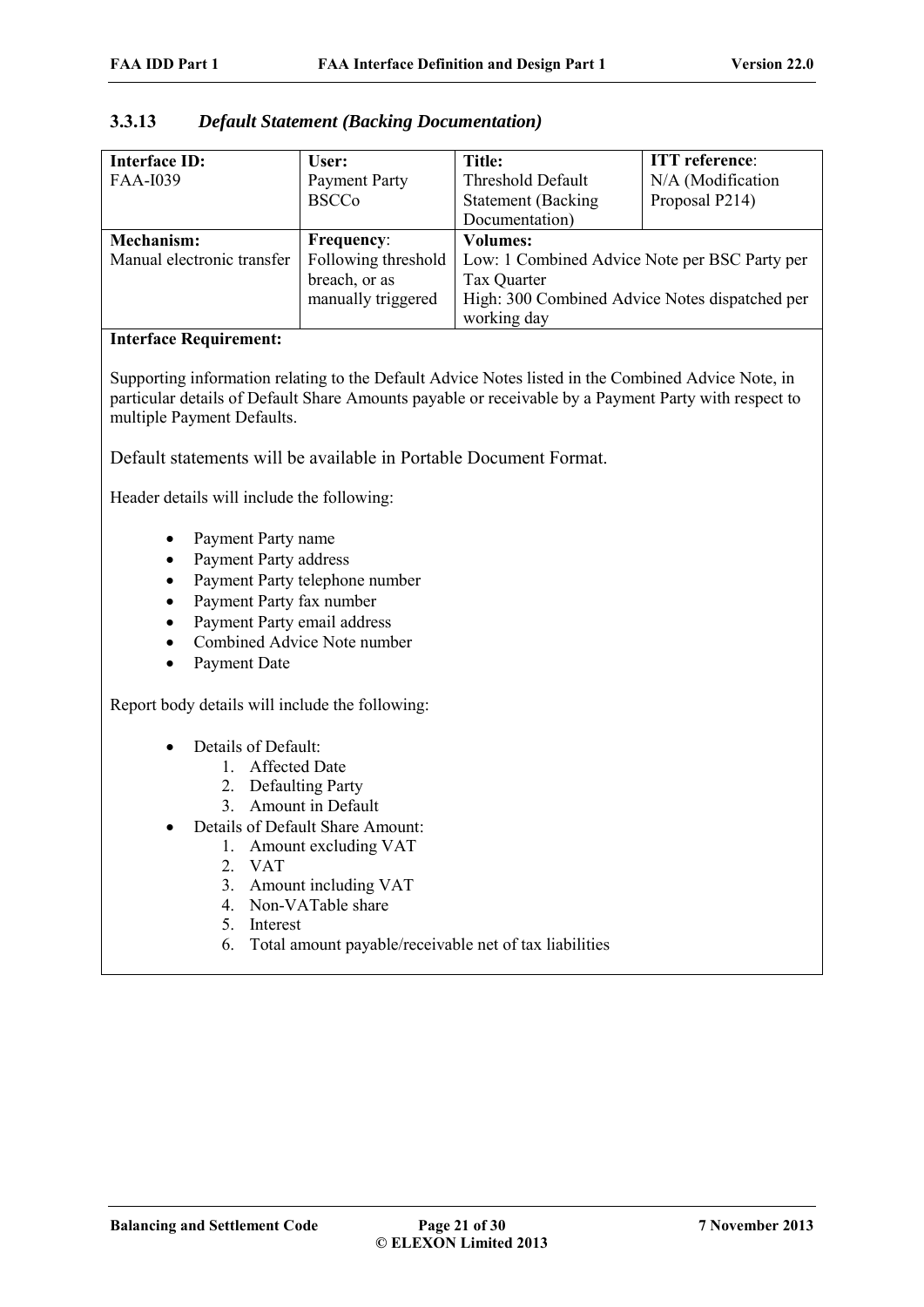# **3.3.14** *Combined Confirmation Notices*

| <b>Interface ID:</b>       | User:             | Title:                                    | <b>ITT</b> reference: |
|----------------------------|-------------------|-------------------------------------------|-----------------------|
| <b>FAA-I040</b>            | <b>BSC</b> Party  | Combined Confirmation                     | N/A (Modification     |
|                            | <b>BSCCo</b>      | <b>Notices</b>                            | Proposal P214)        |
| <b>Mechanism:</b>          | <b>Frequency:</b> | <b>Volumes:</b>                           |                       |
| Manual electronic transfer | Per Payment Date  | Low: 1 combined Confirmation Note per BSC |                       |
|                            |                   | Party per Tax Quarter                     |                       |
|                            |                   | High: 300 combined Confirmation Notes     |                       |
|                            |                   | dispatched per working day                |                       |

#### **Interface Requirement:**

Tax document detailing amounts paid to or received from BSC Parties on a Payment Date in relation to multiple Trading Charges, Default charges and Ad-Hoc Charges Advice Notes detailed on combined Advice Notes. Support for standard rate VAT and zero rate VAT BSC parties.

In addition, the BSCCo receives a Combined Confirmation Notice detailing the amount of VAT imbalance transferred to/from the BSCCo to/from the BSC Clearer in relation to that Payment Date.

Header details will include the following:

- Date of Issue
- BSC Party name
- BSC Party address
- BSC Party facsimile number
- BSC Party email address
- BSC Party VAT non-liability statement (if applicable) "The BSC Party is not liable to VAT and must account for VAT"
- BSC Party VAT registration number and two digit country code
- Combined Confirmation Notice number
- Combined Advice Note number
- Payment Date
- Total amount payable/receivable net of tax liabilities

Report body details will include the following:

- 1. For each Trading Charges Advice Note detail item:
	- o Backing sheet number
	- o Calendar Payment Date
	- o Settlement Date
	- o Settlement code
	- o Description
	- o Net amount excluding VAT per Settlement Run
	- o VAT amount
	- o Total including VAT per Settlement Run
- 2. Trading Charges subtotal including VAT
- 3. For each Default charges Advice Note detail item:
	- o Backing sheet number
	- o Calendar Payment Date
	- o Affected Date
	- o Defaulting Party
	- o Amount in Default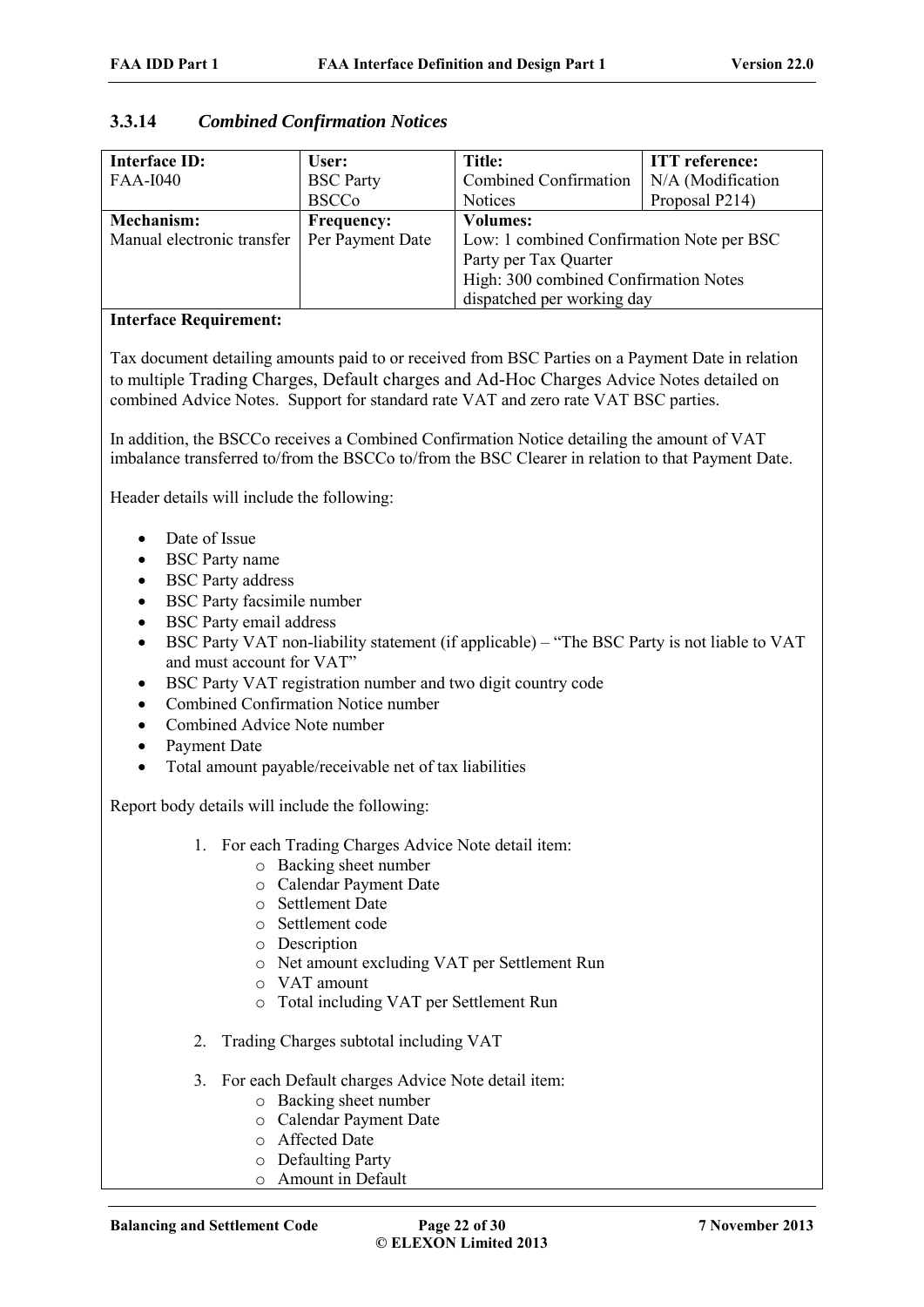- o Description
- o Net amount excluding VAT per Default Share Amount
- o VAT Amount
- o Total including VAT per Default Share Amount
- 4. Default Charges Subtotal Including VAT
- 5. For each Ad-Hoc Charges Advice Note detail item:
	- o Backing sheet number
	- o Calendar Payment Date
	- o Dispute run number
	- o Description
	- o Net amount excluding VAT per dispute run
	- o VAT amount
	- o Total including VAT per dispute run
- 6. Ad-Hoc Charges subtotal including VAT

A continuation sheet will be required.

The combined Confirmation Notice will also include a separate section, detailing the following VAT information:

- For each Trading Charges Advice Note detail item
	- 1. VAT amount payable details:
		- o Backing sheet number
		- o VAT code
		- o Description
		- o Trade value
		- o VAT rate
		- o VAT amount
		- o Total including VAT
	- 2. VAT amount receivable details:
		- o Backing sheet number
		- o VAT code
		- o Description
		- o Trade value
		- o VAT rate
		- o VAT amount
		- o Total including VAT
- Trading Charge VAT amount payable subtotals of
	- 1. Trade value
	- 2. VAT amount
	- 3. Total including VAT
- Trading Charge VAT amount receivable subtotals of
	- 1. Trade value
	- 2. VAT amount
	- 3. Total including VAT
- For each Default charges Advice Note detail item
	- 1. VAT amount payable details:
		- o Affected Date
		- o Backing sheet number
		- o VAT code
		- o Description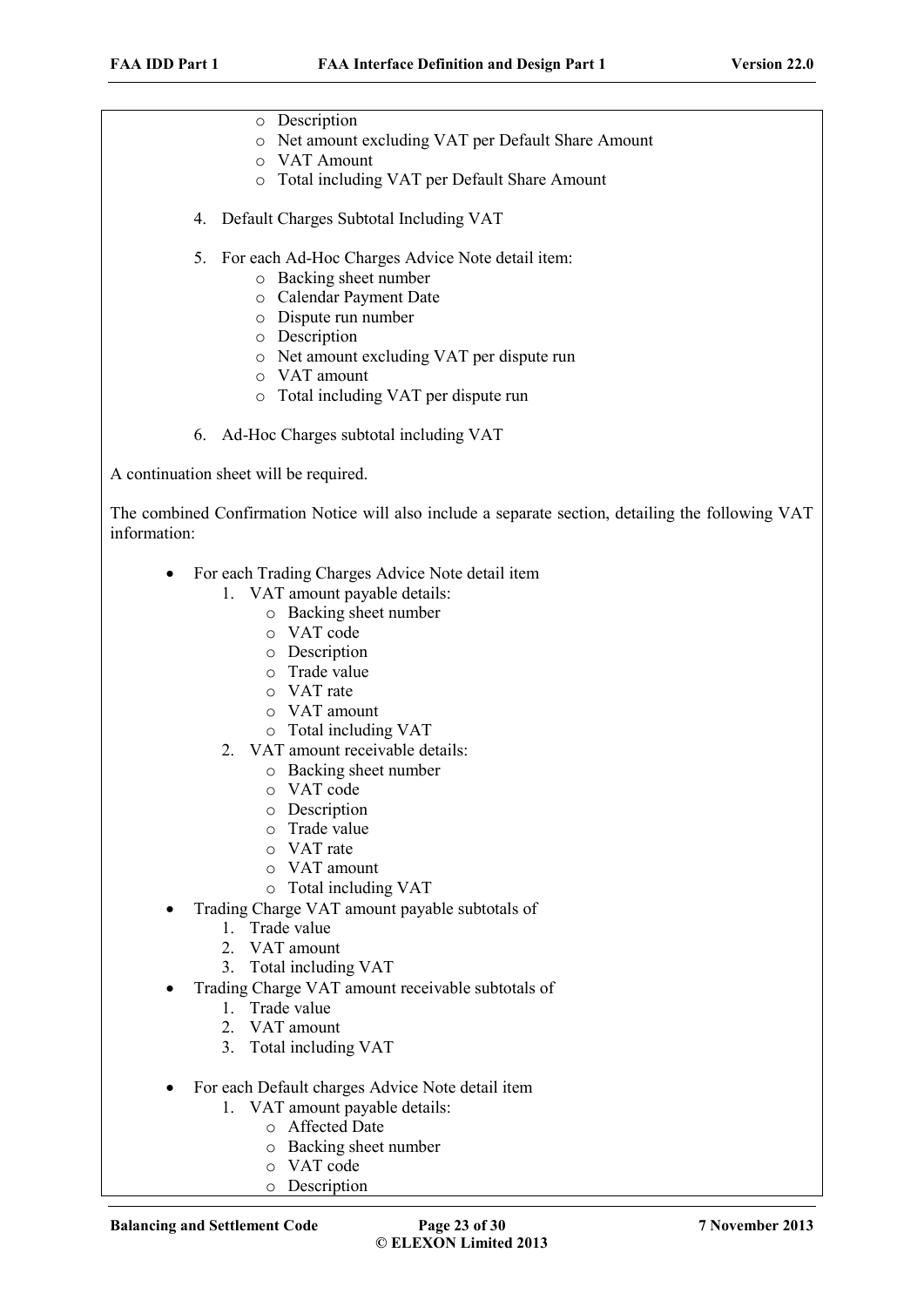- o Trade value
- o VAT rate
- o VAT amount
- o Total including VAT
- 2. VAT amount receivable details:
	- o Affected Date
	- o Backing sheet number
	- o VAT code
	- o Description
	- o Trade value
	- o VAT rate
	- o VAT amount
	- o Total including VAT
- Default charge VAT amount payable subtotals of
	- 1. Trade value
	- 2. VAT amount
	- 3. Total including VAT
- Default charge VAT amount receivable subtotals of
	- 1. Trade value
	- 2. VAT amount
	- 3. Total including VAT
- For each Ad-Hoc Charge Advice Note detail item
	- 1. VAT amount payable details:
		- o Backing sheet number
		- o VAT code
		- o Description
		- o Trade value
		- o VAT rate
		- o VAT amount
		- o Total including VAT
	- 2. VAT amount receivable details:
		- o Backing sheet number
		- o VAT code
		- o Description
		- o Trade value
		- o VAT rate
		- o VAT amount
		- o Total including VAT
- Ad-Hoc Charge VAT amount payable subtotals of
	- 1. Trade value
	- 2. VAT amount
	- 3. Total including VAT
- Ad-Hoc Charge VAT amount receivable subtotals of
	- 1. Trade value
	- 2. VAT amount
	- 3. Total including VAT
- Trading Charge, Default charge and Ad-Hoc Charge grand totals for
	- 1. VAT amounts payable:
		- o Trade value
		- o VAT amount
		- o Total including VAT
	- 2. VAT amounts receivable: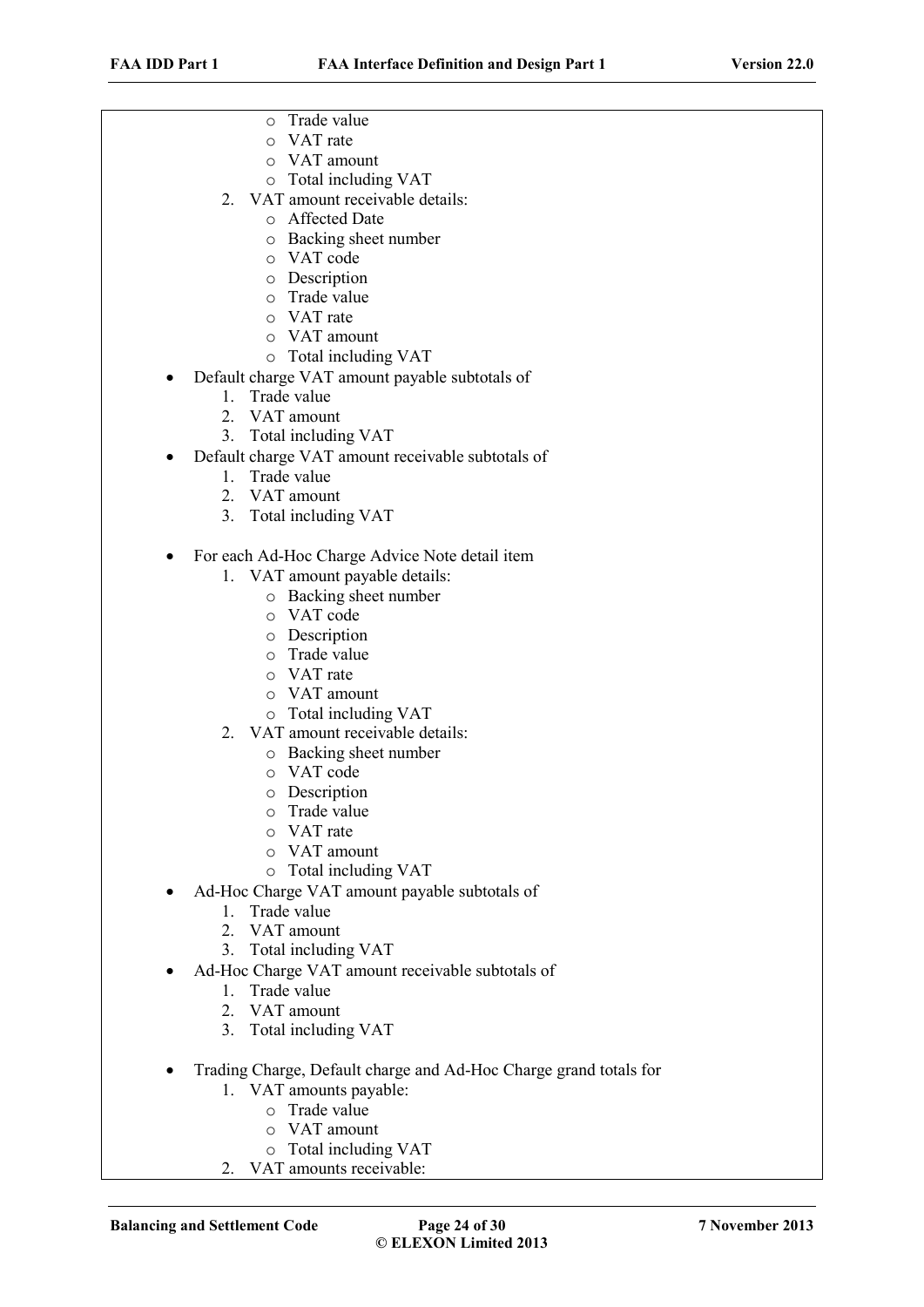- o Trade value
- o VAT amount
- o Total including VAT

Backing Sheet also to include support for standard rate VAT and zero rate VAT BSC parties.

# **3.4 FAA Inbound Interfaces**

### **3.4.1** *Completed Direct Debit Mandate*

| <b>Interface ID:</b><br><b>FAA-I011</b>           | Source:<br><b>BSC</b> Party                   | Title:<br><b>Completed Direct Debit</b><br>Mandate                                                                                                                         | <b>ITT</b> reference: |
|---------------------------------------------------|-----------------------------------------------|----------------------------------------------------------------------------------------------------------------------------------------------------------------------------|-----------------------|
| <b>Mechanism:</b><br>Manual – Hardcopy by<br>post | <b>Frequency:</b><br>Ongoing as<br>applicable | <b>Volumes:</b><br>Low: 30 mandates to process at market start-up<br>Average: 60 mandates to process at market start-up<br>High: 90 mandates to process at market start-up |                       |

## **Interface Requirement:**

Completed Direct Debit Mandate including the following:

- Name of Account Holder
- Branch Sort Code
- Account Number
- Bank Name and Address
- Authorised Signature

If the BSC Party elects to pay by Direct Debit, the FAA initiates payment instructions to collect the amounts due. See outbound interface FAA-I008.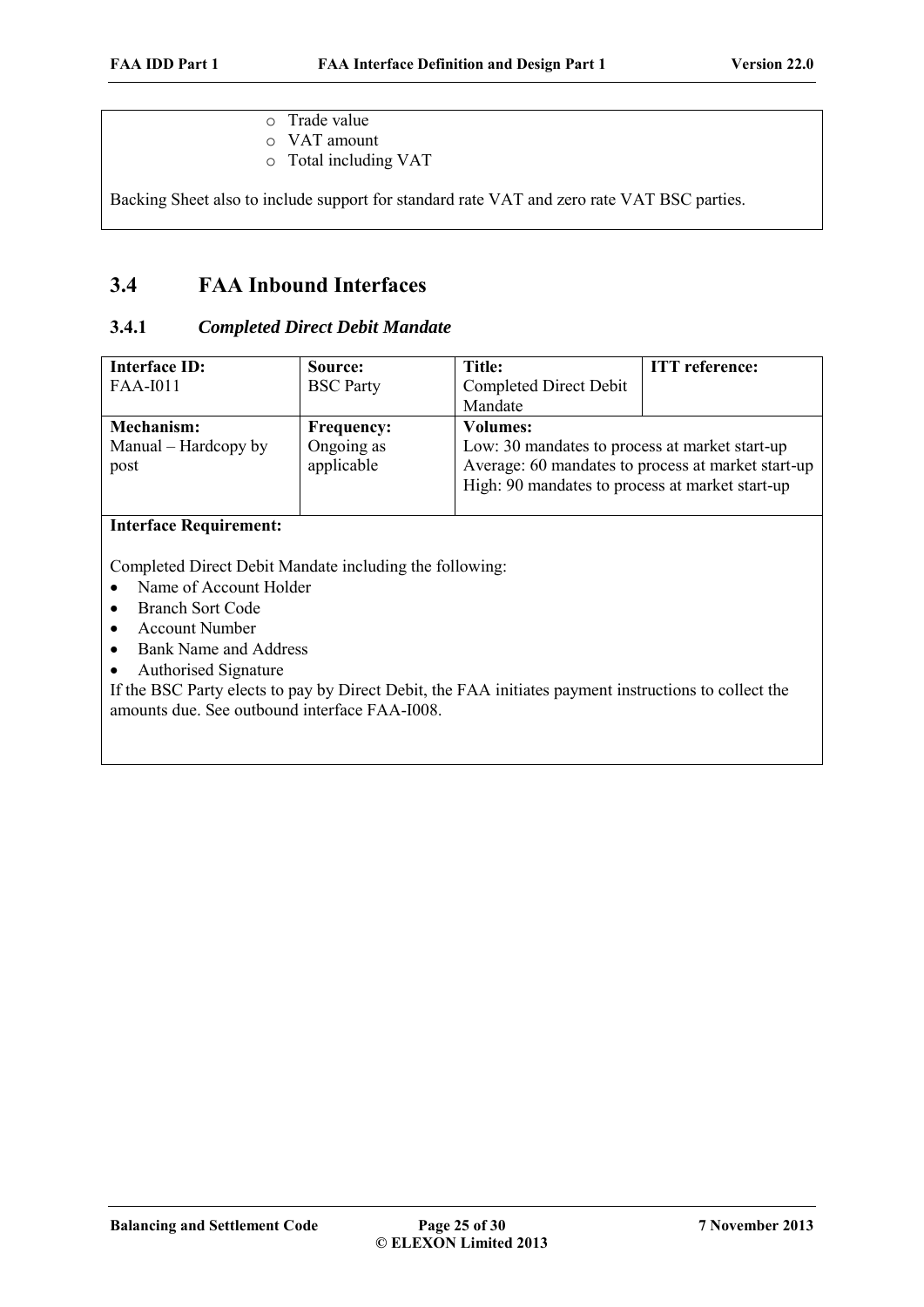# **3.4.2** *Credit Limit*

| <b>Interface ID:</b>   | Source:           | Title:                                               | <b>ITT</b> reference: |
|------------------------|-------------------|------------------------------------------------------|-----------------------|
| FAA-1012               | <b>BSC</b> Party  | Credit Limit                                         | FAA SD 5.2.1          |
| Mechanism:             | <b>Frequency:</b> | <b>Volumes:</b>                                      |                       |
| Manual                 | Ongoing as        | Low: 100 sets of values to process at market start-  |                       |
| Letter                 | applicable        | up                                                   |                       |
|                        |                   | Average: 200 sets of values to process at market     |                       |
|                        |                   | start-up                                             |                       |
|                        |                   | High: 300 sets of values to process at market start- |                       |
|                        |                   | up                                                   |                       |
|                        |                   |                                                      |                       |
|                        |                   |                                                      |                       |
| Interface Dequirement: |                   |                                                      |                       |

#### **Interface Requirement:**

Data received will be the BSC Parties' request for Desired Credit Limit.

Details received will include:

- BSC Party Name
- Credit Limit (MWh)
- Effective Date

## **3.4.3** *Credit Cover Provision*

| <b>Interface ID:</b>       | Source:           | <b>Title:</b>                                      | <b>ITT</b> reference: |
|----------------------------|-------------------|----------------------------------------------------|-----------------------|
| FAA-1013                   | <b>BSC</b> Party  | <b>Credit Cover Provision</b>                      | FAA SD 5.3            |
|                            |                   |                                                    | <b>FAA SD 5.4</b>     |
|                            |                   |                                                    | <b>RETA SCH4</b>      |
| <b>Mechanism:</b>          | <b>Frequency:</b> | <b>Volumes:</b>                                    |                       |
| Manual                     | Ongoing as        | Low: 100 credit cover provisions to process at     |                       |
| Letter of Credit sent by   | applicable        | market start-up                                    |                       |
| registered post or courier |                   | Average: 200 credit cover provisions to process at |                       |
|                            |                   | market start-up                                    |                       |
| Funds will be received via |                   | High: 300 credit cover provisions to process at    |                       |
| electronic bank transfer   |                   | market start-up                                    |                       |
|                            |                   |                                                    |                       |

### **Interface Requirement:**

Provision of security from BSC Party in order to secure the agreed credit limit.

Credit Cover may be in the form of :

- Cash
- Letter of Credit for a specified period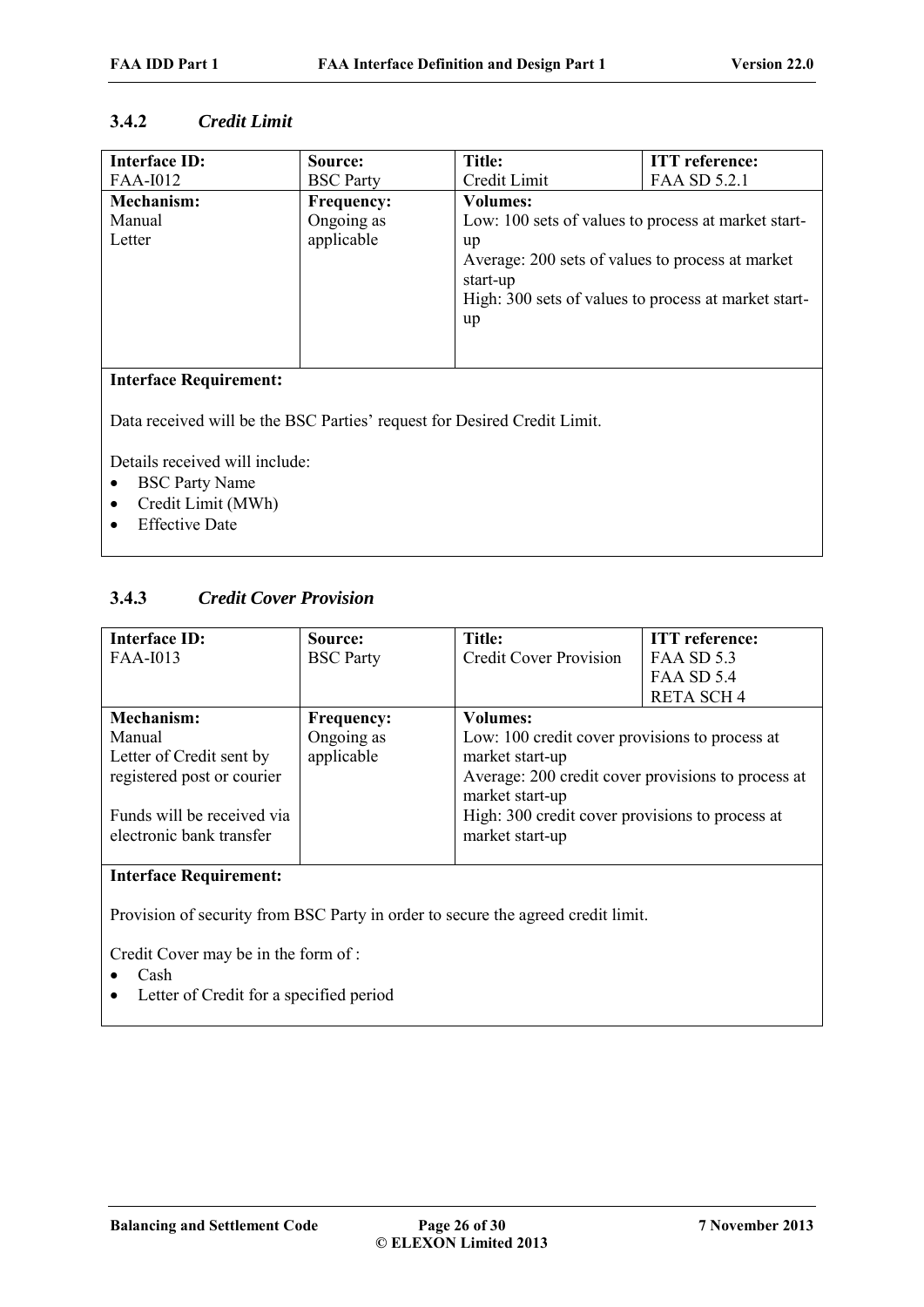### **3.4.4** *Bank Details*

| <b>Interface ID:</b>                  | Source:           | <b>Title:</b>                                       | <b>ITT</b> reference: |
|---------------------------------------|-------------------|-----------------------------------------------------|-----------------------|
| <b>FAA-I014</b>                       | <b>BSC</b> Party  | <b>Bank Details</b>                                 | FAA SD 8              |
|                                       |                   |                                                     | <b>FAA SD11.6</b>     |
|                                       |                   |                                                     | <b>RETA SCH4</b>      |
| <b>Mechanism:</b>                     | <b>Frequency:</b> | <b>Volumes:</b>                                     |                       |
| Manual                                | Ongoing as        | Low: 100 sets of bank details to process at market  |                       |
| Letter or completed                   | applicable        | start-up                                            |                       |
| <b>Funds Accession</b>                |                   | Average: 200 sets of bank details to process at     |                       |
| Agreement                             |                   | market start-up                                     |                       |
|                                       |                   | High: 300 sets of bank details to process at market |                       |
|                                       |                   | start-up                                            |                       |
|                                       |                   |                                                     |                       |
| <b>Interface Requirement:</b>         |                   |                                                     |                       |
|                                       |                   |                                                     |                       |
| Bank details required will include:   |                   |                                                     |                       |
| <b>BSC Party Name</b>                 |                   |                                                     |                       |
| <b>BSC Party Address</b><br>$\bullet$ |                   |                                                     |                       |
| Elected Method of Payment<br>٠        |                   |                                                     |                       |
| <b>Bank Name</b><br>$\bullet$         |                   |                                                     |                       |
| <b>Bank Address</b>                   |                   |                                                     |                       |
| <b>Branch Sort Code</b>               |                   |                                                     |                       |
| <b>Account Number</b>                 |                   |                                                     |                       |
| <b>Bank Contact Details</b>           |                   |                                                     |                       |
| <b>Authorised Signature</b>           |                   |                                                     |                       |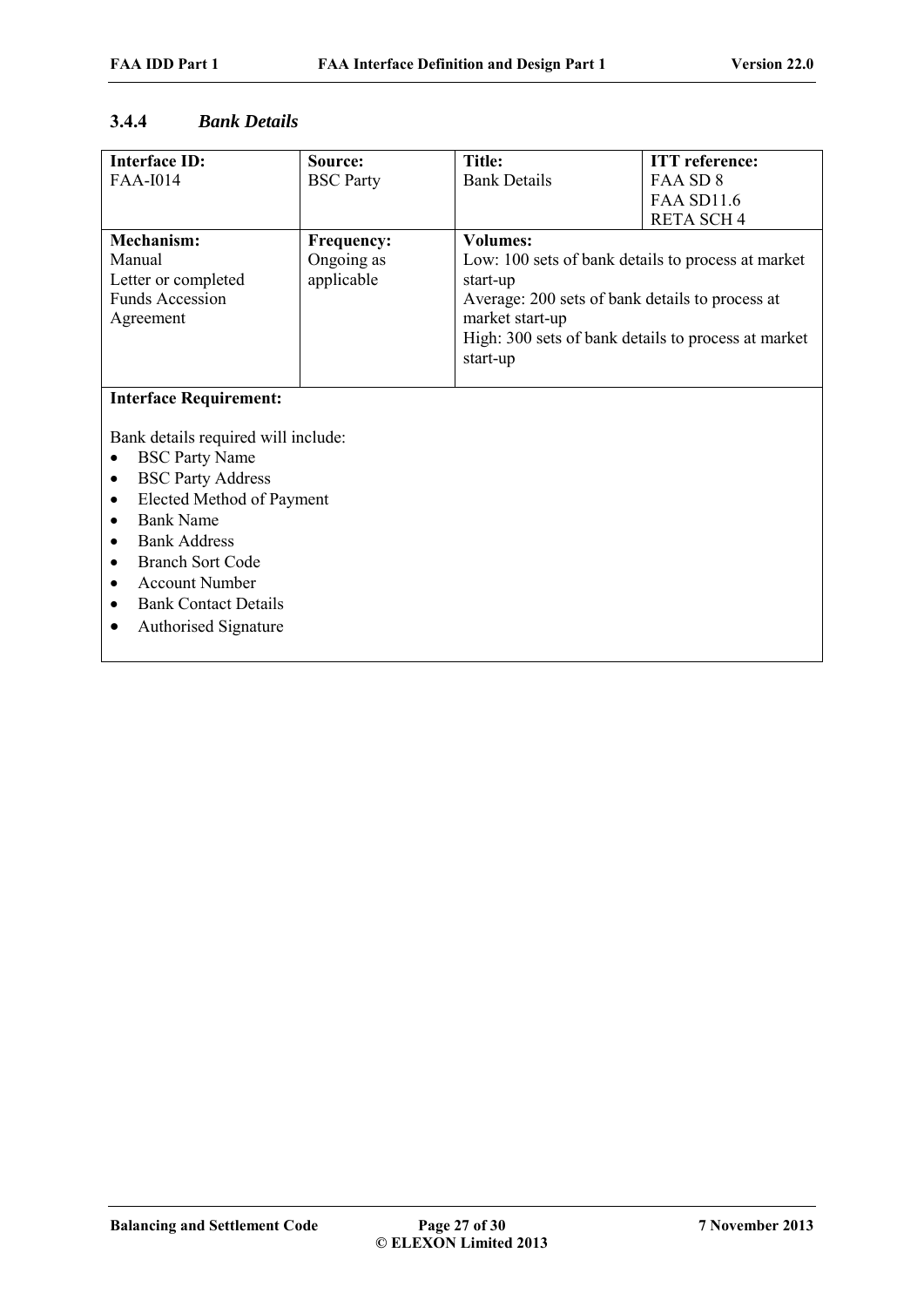| 3.4.5 | <b>Funds Accession Agreement and BSC Party Checklist</b> |
|-------|----------------------------------------------------------|
|-------|----------------------------------------------------------|

| <b>Interface ID:</b>                                                                           | Source:                          | Title:                                                                        | <b>ITT</b> reference: |  |
|------------------------------------------------------------------------------------------------|----------------------------------|-------------------------------------------------------------------------------|-----------------------|--|
| <b>FAA-I015</b>                                                                                | <b>BSC</b> Party                 | <b>Funds Accession</b>                                                        |                       |  |
|                                                                                                |                                  | Agreement                                                                     |                       |  |
| Mechanism:                                                                                     | Frequency:                       | <b>Volumes:</b>                                                               |                       |  |
| Manual                                                                                         | <b>BSC</b> Party                 | Low: 100 Funds Accession Agreements to process                                |                       |  |
| Hardcopy by post                                                                               | Registration &                   | at market start-up                                                            |                       |  |
|                                                                                                | ongoing changes as<br>applicable | Average: 200 Funds Accession Agreements to                                    |                       |  |
|                                                                                                |                                  | process at market start-up<br>High: 300 Funds Accession Agreements to process |                       |  |
|                                                                                                |                                  | at market start-up                                                            |                       |  |
|                                                                                                |                                  |                                                                               |                       |  |
| <b>Interface Requirements:</b>                                                                 |                                  |                                                                               |                       |  |
|                                                                                                |                                  |                                                                               |                       |  |
| BSC Party details will include:                                                                |                                  |                                                                               |                       |  |
| <b>Contact Details:</b>                                                                        |                                  |                                                                               |                       |  |
| > BSC Party Name                                                                               |                                  |                                                                               |                       |  |
| $\triangleright$ BSC Party Identifier                                                          |                                  |                                                                               |                       |  |
| $\triangleright$ Contact Name                                                                  |                                  |                                                                               |                       |  |
| $\triangleright$ Address                                                                       |                                  |                                                                               |                       |  |
| $\triangleright$ Telephone Number                                                              |                                  |                                                                               |                       |  |
| $\triangleright$ Facsimile Number                                                              |                                  |                                                                               |                       |  |
| > Contact Email Address (for general queries)                                                  |                                  |                                                                               |                       |  |
| ➤                                                                                              |                                  | Delivery Email Address (for Advice Notes, Confirmation Notices and backing    |                       |  |
| documentation)                                                                                 |                                  |                                                                               |                       |  |
| Registered Company Name<br>➤                                                                   |                                  |                                                                               |                       |  |
| $\triangleright$ Company Number                                                                |                                  |                                                                               |                       |  |
| $\triangleright$ Registered Address                                                            |                                  |                                                                               |                       |  |
| $\triangleright$ VAT Country code (if applicable)<br>> VAT Registration number (if applicable) |                                  |                                                                               |                       |  |
|                                                                                                |                                  |                                                                               |                       |  |
| Clarification of whether UK VAT is applicable or not<br>➤                                      |                                  |                                                                               |                       |  |
|                                                                                                |                                  |                                                                               |                       |  |
| Other Details                                                                                  |                                  |                                                                               |                       |  |
| > VAT Code                                                                                     |                                  |                                                                               |                       |  |
| Network details:<br>⋗                                                                          |                                  |                                                                               |                       |  |
| Username<br>$i_{-}$                                                                            |                                  |                                                                               |                       |  |
| Password<br>ii.                                                                                |                                  |                                                                               |                       |  |
| iii.                                                                                           | Node Name                        |                                                                               |                       |  |
| Directory<br>iv.                                                                               |                                  |                                                                               |                       |  |
|                                                                                                |                                  |                                                                               |                       |  |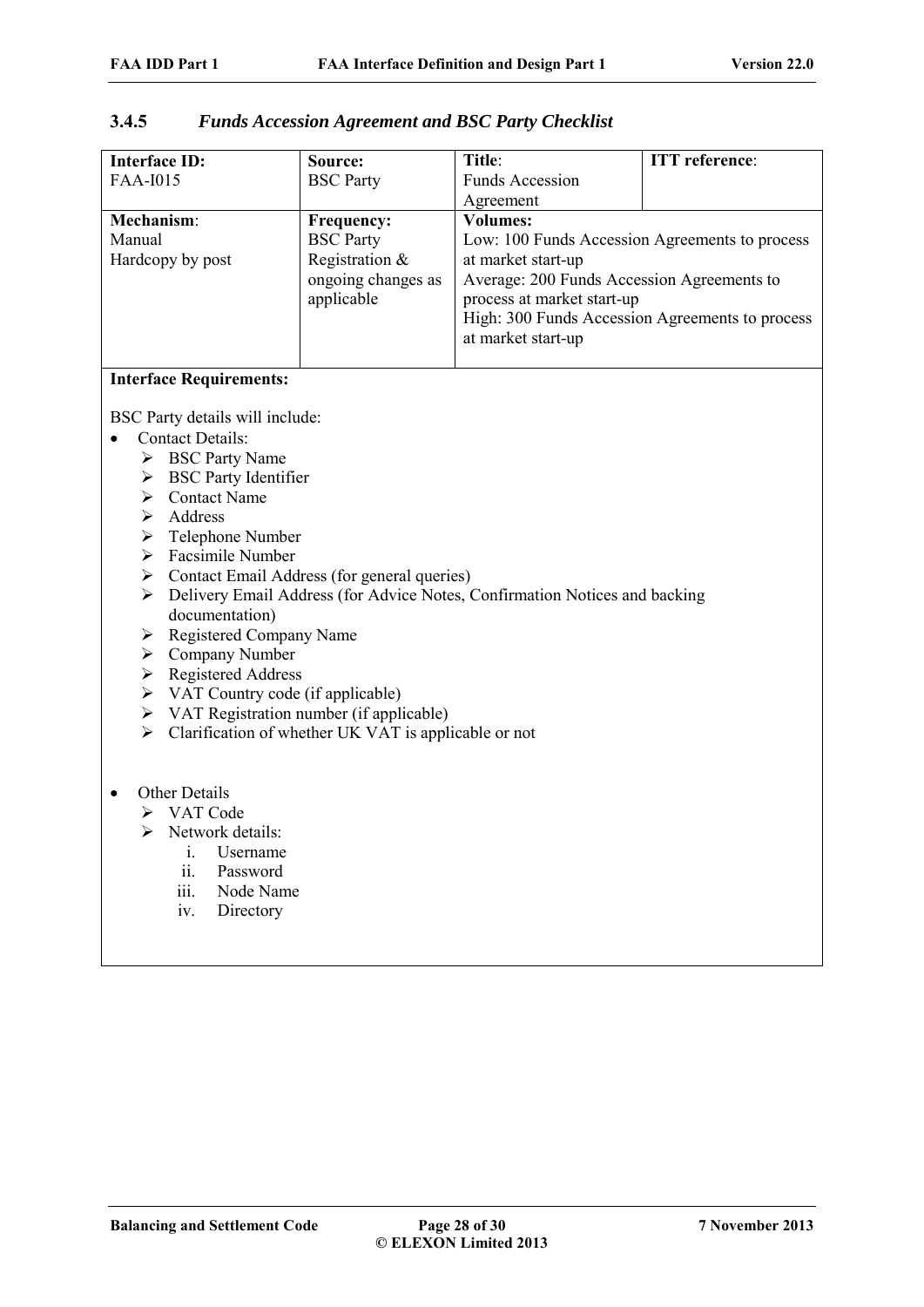# **3.4.6** *Payment Confirmations*

| <b>Interface ID:</b><br><b>FAA-I016</b>                                                                                                                                                           | Source:<br><b>Collection Banks</b> | Title:<br>Payment Confirmations                             | <b>ITT</b> reference:<br><b>FAA SD 11.7</b> |
|---------------------------------------------------------------------------------------------------------------------------------------------------------------------------------------------------|------------------------------------|-------------------------------------------------------------|---------------------------------------------|
|                                                                                                                                                                                                   |                                    |                                                             | <b>RETA SCH4</b>                            |
| Mechanism:<br>Manual<br>Telephone to authorised<br>FAA personnel or $\text{fax}$ –<br>dependent on individual<br><b>Collection Bank procedures</b><br>Confirmatory reports<br>produced from CHAPS | <b>Frequency:</b><br>Daily         | <b>Volumes:</b><br>5 confirmations received per working day |                                             |
| terminal<br>$In$ taufaaa Daariyamanta                                                                                                                                                             |                                    |                                                             |                                             |

**Interface Requirement:**

Confirmation from Collection banks that all funds due for the payment date (as advised by the FAA in outbound interface 'Payment Instructions', FAA-I009) have been received and are available to be transferred to the Clearing account for distribution to creditors.

Information received will include:

- Collection Bank Name
- Payment Date
- Total amount received
- Confirmation that transfer to Clearing Account has been initiated
- $\bullet$

# **3.4.7** *Non-receipt Notifications*

| <b>Interface ID:</b><br><b>FAA-I017</b>                          | Source:<br><b>Collection Banks</b> | Title:<br>Non-receipt<br>Notifications | <b>ITT</b> reference:<br>FAA SD7<br><b>FAA SD11.2</b><br><b>RETA SCH4</b> |
|------------------------------------------------------------------|------------------------------------|----------------------------------------|---------------------------------------------------------------------------|
| Mechanism:<br>Manual<br>Telephone to authorised<br>FAA personnel | <b>Frequency:</b><br>As applicable | <b>Volumes:</b><br>Not Known           |                                                                           |

### **Interface Requirement:**

Details of any non-payments or any variance in the payments received from the Bank Advice Report, (Outbound Interface Payment Instructions, FAA-I009).

Information received will include:

- Collection Bank Name
- Payment Date
- BSC Party
- Shortfall in funds received
- Deadline for resolution